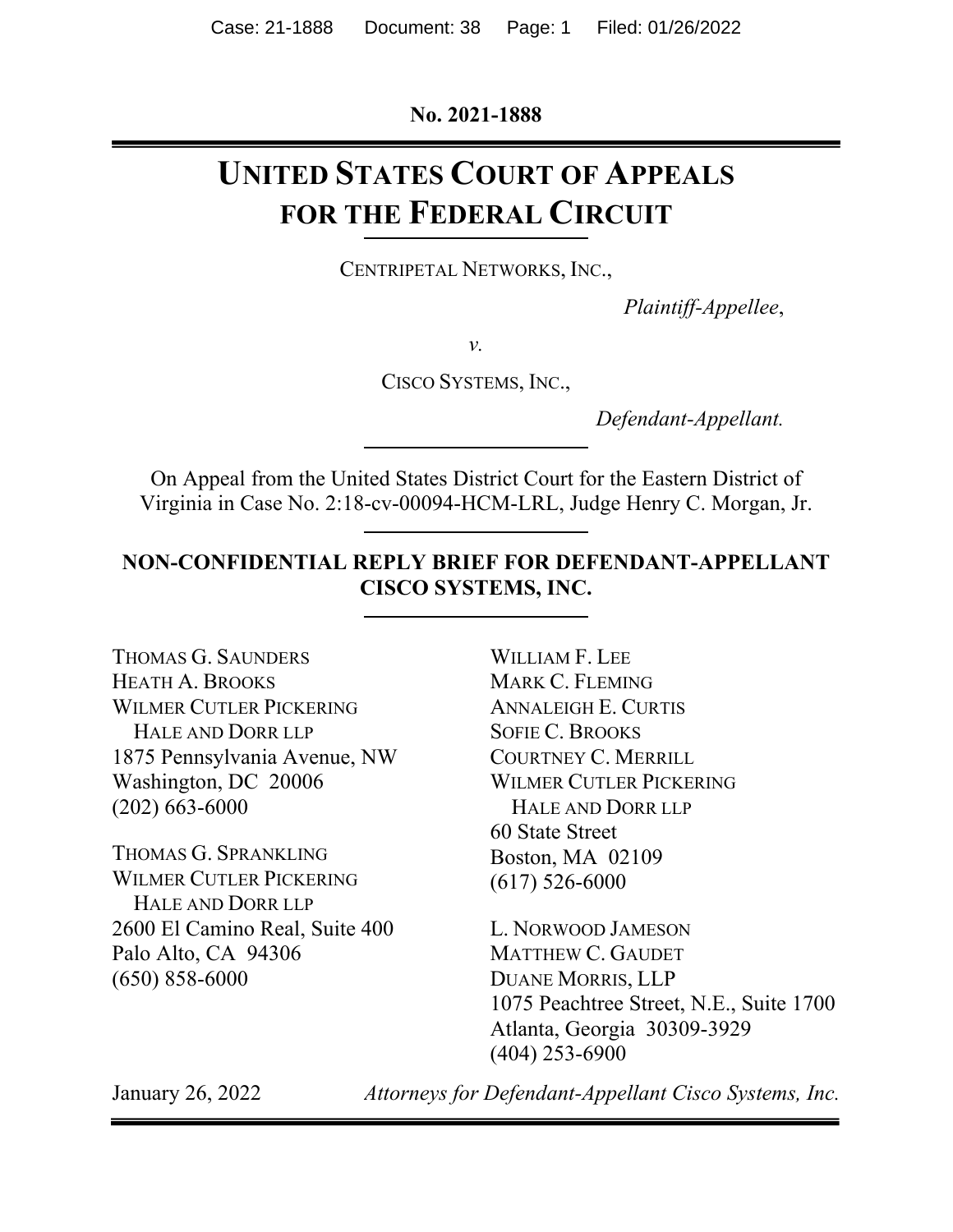## **CERTIFICATE OF INTEREST**

Counsel for Defendant-Appellant Cisco Systems, Inc. certifies the following:

**1. Represented Entities**. Fed. Cir. R. 47.4(a)(1). Provide the full names of all entities represented by undersigned counsel in this case.

Cisco Systems, Inc.

**2. Real Party in Interest**. Fed. Cir. R. 47.4(a)(2). Provide the full names of all real parties in interest for the entities. Do not list the real parties if they are the same as the entities.

Not applicable.

**3. Parent Corporations and Stockholders**. Fed. Cir. R. 47.4(a)(3). Provide the full names of all parent corporations for the entities and all publicly held companies that own 10% or more stock in the entities.

None.

**4. Legal Representatives**. List all law firms, partners, and associates that (a) appeared for the entities in the originating court or agency or (b) are expected to appear in this court for the entities. Do not include those who have already entered an appearance in this court. Fed. Cir. R. 47.4(a)(4).

DUANE MORRIS, LLP: Kevin P. Anderson, John M. Baird, Jennifer H. Forte, John R. Gibson, Nicole E. Johnson, Daniel T. McCloskey, Joseph A. Powers, Christopher J. Tyson

DAVIS POLK & WARDWELL LLP: Micah G. Block, Neil H. MacBride, James Y. Park

TROUTMAN PEPPER HAMILTON SANDERS LLP: Dabney J. Carr, IV

BENESCH, FRIEDLANDER, COPLAN & ARONOFF LLP: Joel E. Connolly, Christopher L. Letkewicz

ORRICK HERRINGTON & SUTCLIFFE LLP: Elizabeth Rose Moulton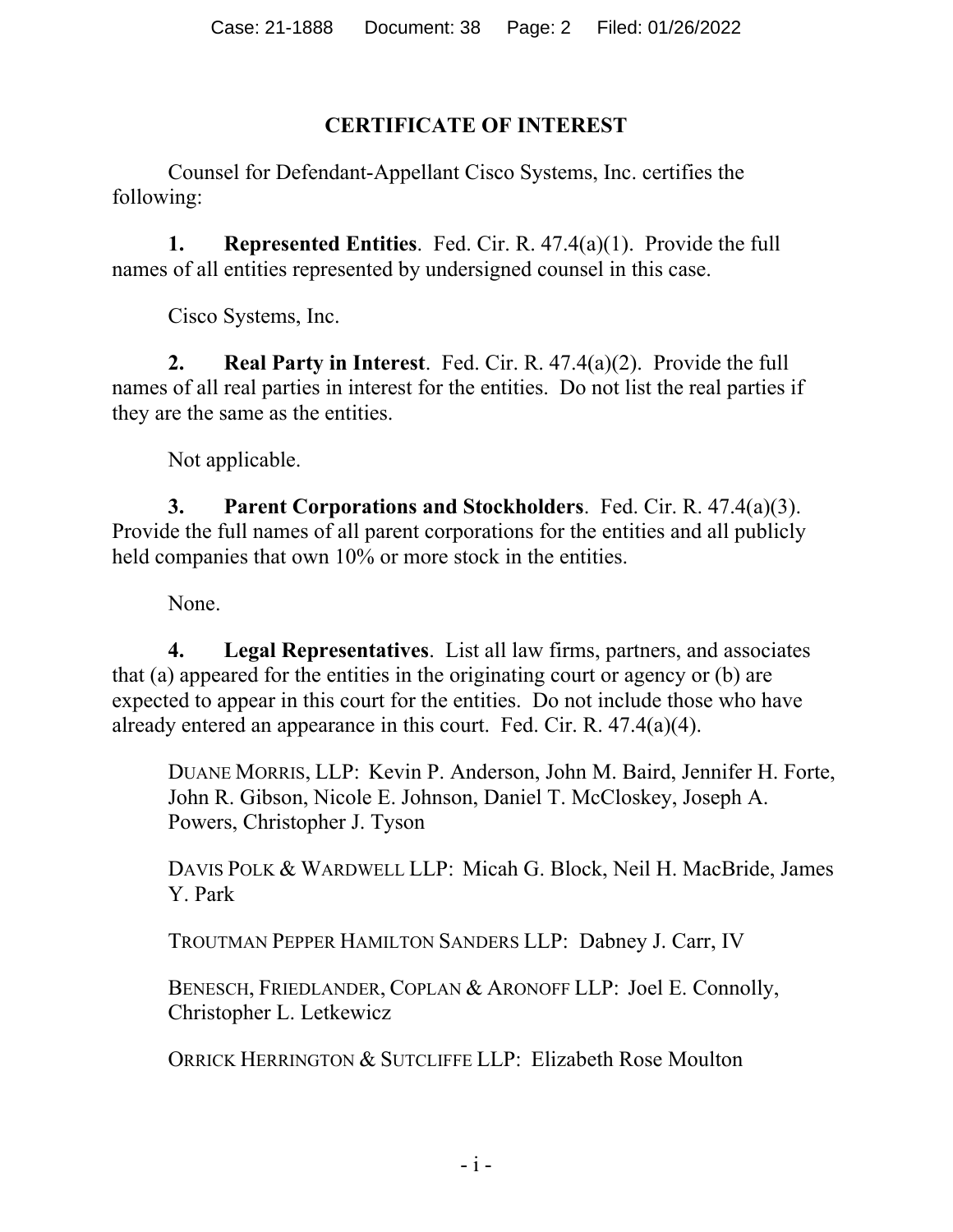**5. Related Cases**. Provide the case titles and numbers of any case known to be pending in this court or any other court or agency that will directly affect or be directly affected by this court's decision in the pending appeal. Do not include the originating case number(s) for this case. Fed. Cir. R. 47.4(a)(5). See also Fed. Cir. R. 47.5(b).

Reexamination No. 90/014,476 (USPTO)

**6. Organizational Victims and Bankruptcy Cases**. Provide any information required under Fed. R. App. P. 26.1(b) (organizational victims in criminal cases) and 26.1(c) (bankruptcy case debtors and trustees). Fed. Cir. R. 47.4(a)(6).

None.

Dated: January 26, 2022 /s/ William F. Lee

WILLIAM F. LEE WILMER CUTLER PICKERING HALE AND DORR LLP 60 State Street Boston, MA 02109 (617) 526-6000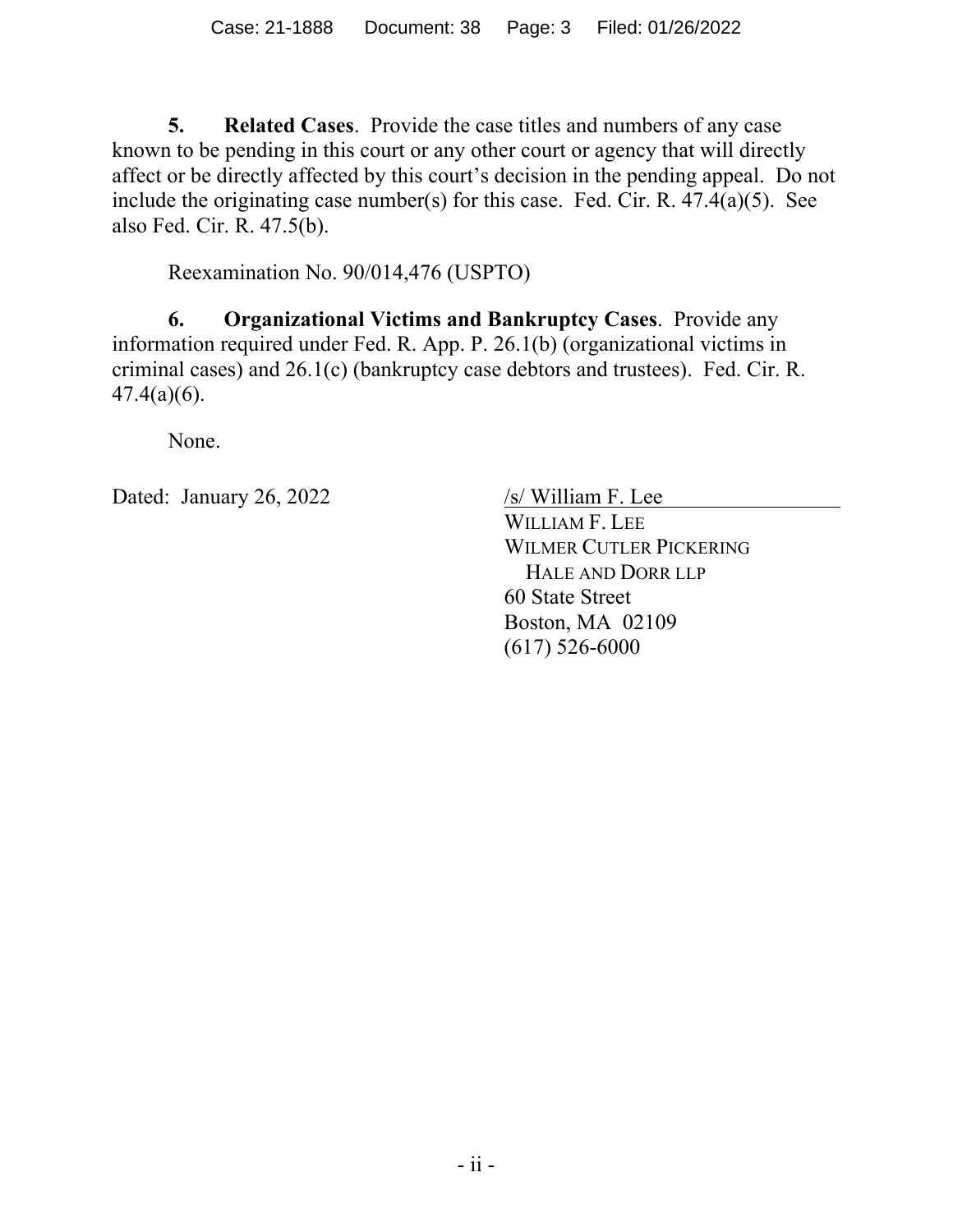## **TABLE OF CONTENTS**

|                |                 |                                                         | Page |
|----------------|-----------------|---------------------------------------------------------|------|
|                |                 |                                                         |      |
|                |                 |                                                         |      |
|                |                 |                                                         |      |
|                |                 |                                                         |      |
| $\mathbf{I}$ . |                 | CENTRIPETAL IDENTIFIES NO ACTS OF DIRECT INFRINGEMENT 2 |      |
|                | A.              | All Claims Require Combining At Least Two Separately-   |      |
|                | <b>B.</b>       | Centripetal Did Not Prove—And The District Court Did    |      |
|                | $\mathcal{C}$ . | The District Court Erred By Including Every Component   |      |
| II.            |                 |                                                         |      |
|                | A.              |                                                         |      |
|                | <b>B.</b>       |                                                         |      |
|                | $\mathcal{C}$ . |                                                         |      |
|                | D.              |                                                         |      |
| III.           |                 |                                                         |      |
|                | A.              | Neither Centripetal Nor The District Court Adequately   |      |
|                | <b>B.</b>       | The Royalty Rate Was Improperly Based On A Single,      |      |
|                | $\mathcal{C}$ . | Reversal Or Vacatur On Infringement Compels Remand      |      |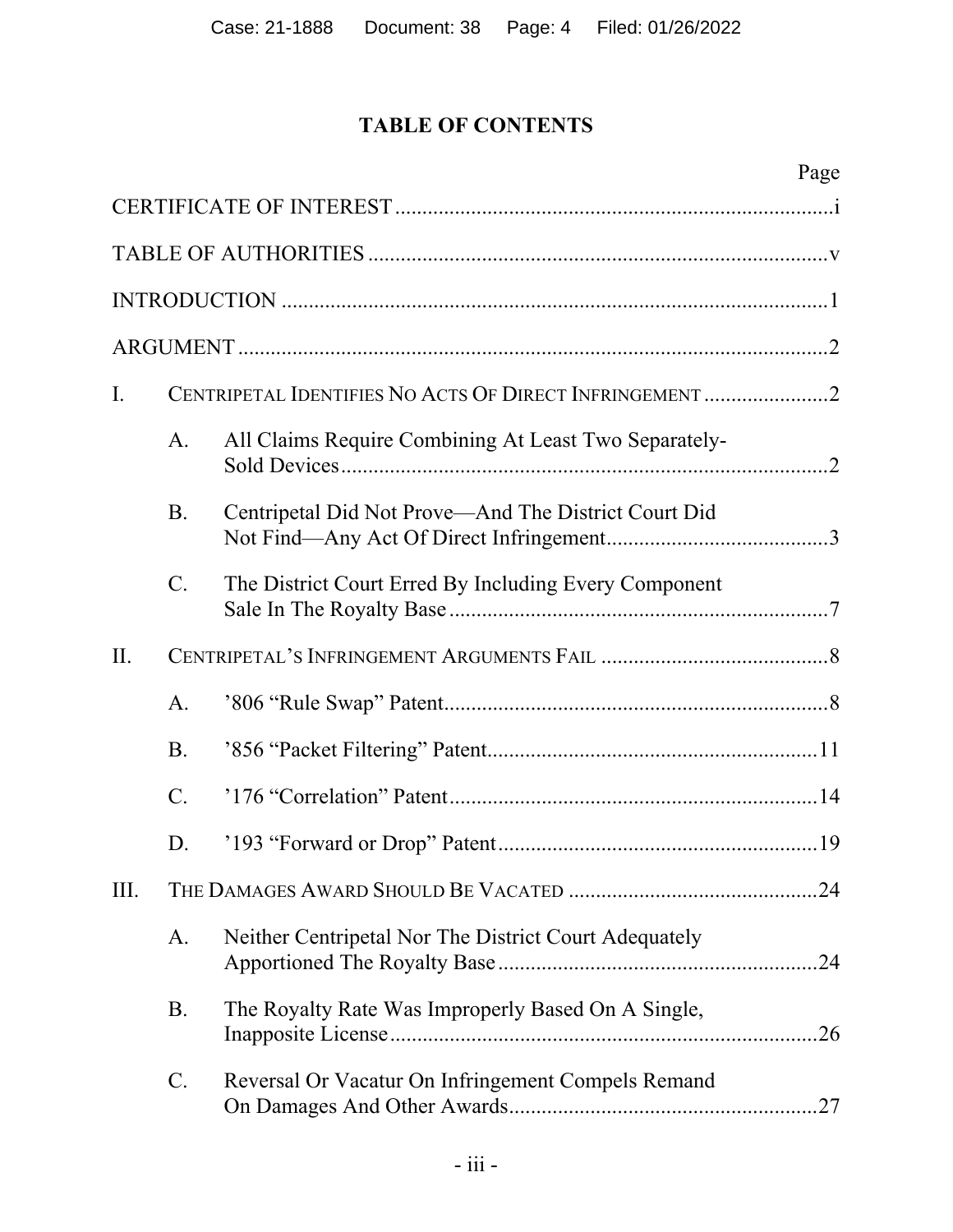|    | IV. THE WILLFULNESS AND ENHANCEMENT FINDINGS SHOULD BE |                                                     |  |
|----|--------------------------------------------------------|-----------------------------------------------------|--|
|    | A.                                                     |                                                     |  |
|    | B.                                                     |                                                     |  |
| V. |                                                        | THE JUDGMENT SHOULD BE VACATED BECAUSE THE DISTRICT |  |
|    |                                                        |                                                     |  |
|    |                                                        | <b>CERTIFICATE OF SERVICE</b>                       |  |
|    |                                                        |                                                     |  |

CERTIFICATE OF COMPLIANCE

## **CONFIDENTIAL MATERIAL OMITTED**

The material omitted from page 26 contains a description of a confidential license agreement between Centripetal and a third party that was sealed in the district court.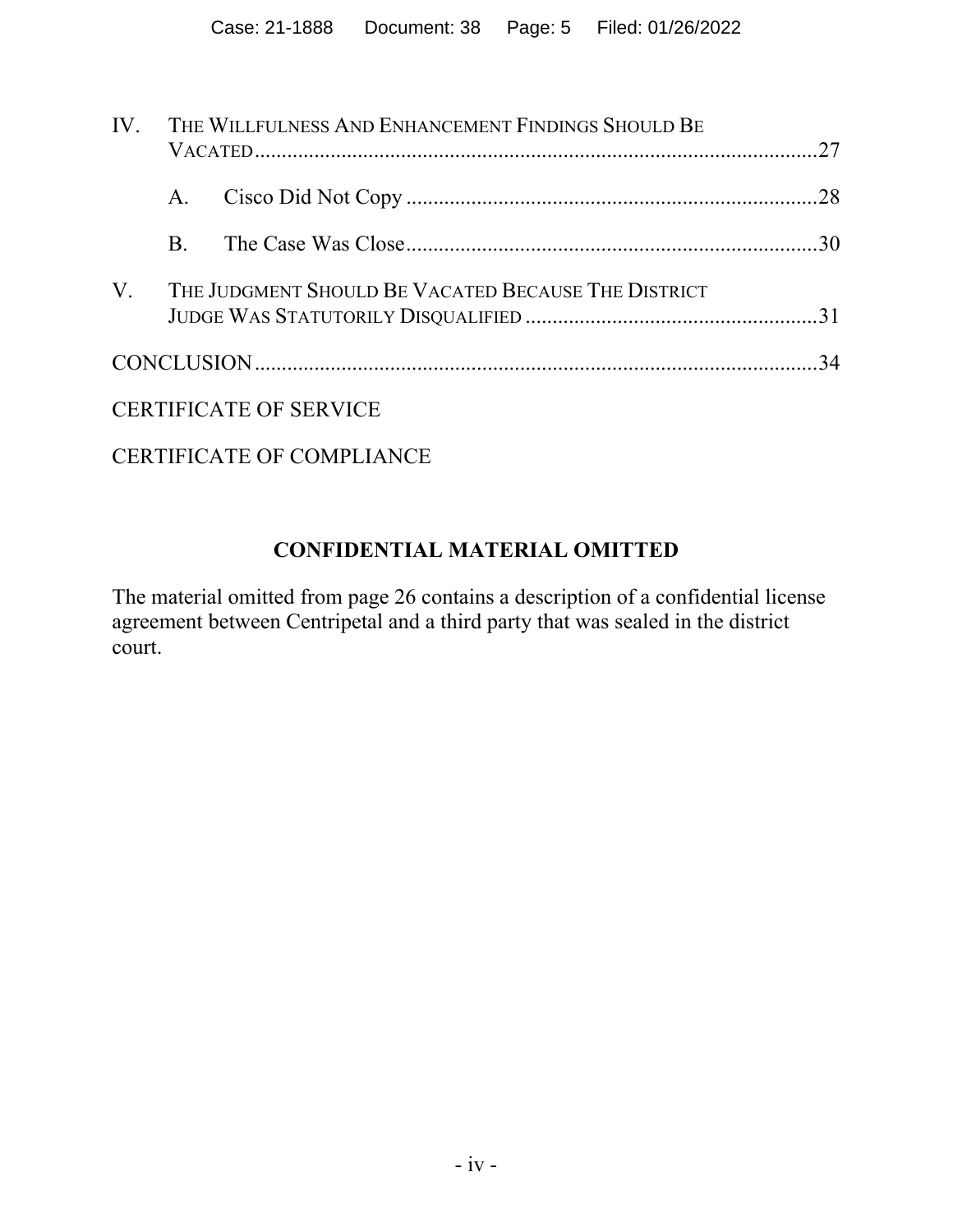## **TABLE OF AUTHORITIES**

## **CASES**

| AquaTex Industries, Inc. v. Techniche Solutions,                                                                      |
|-----------------------------------------------------------------------------------------------------------------------|
| Aro Manufacturing Co. v. Convertible Top Replacement Co.,                                                             |
| AstraZeneca AB v. Apotex Corp.,                                                                                       |
| Centripetal Networks, Inc., v. Cisco Systems Inc.,<br>Regional Court of Düsseldorf, Nos. 4b O 33/20, 4b O 76/20 (Dec. |
| Deepsouth Packing Co. v. Laitram Corp.,                                                                               |
| Finjan, Inc. v. Blue Coat Systems, Inc.,                                                                              |
| Finjan, Inc. v. Secure Computing Corp.,                                                                               |
| Halo Electronics, Inc. v. Pulse Electronics, Inc.,                                                                    |
| Liljeberg v. Health Services Acquisition Corp.,                                                                       |
| MLC Intellectual Property, LLC v. Micron Technology, Inc.,                                                            |
| Nazomi Communications, Inc. v. Nokia Corp.,                                                                           |
| Omega Patents, LLC v. CalAmp Corp.,                                                                                   |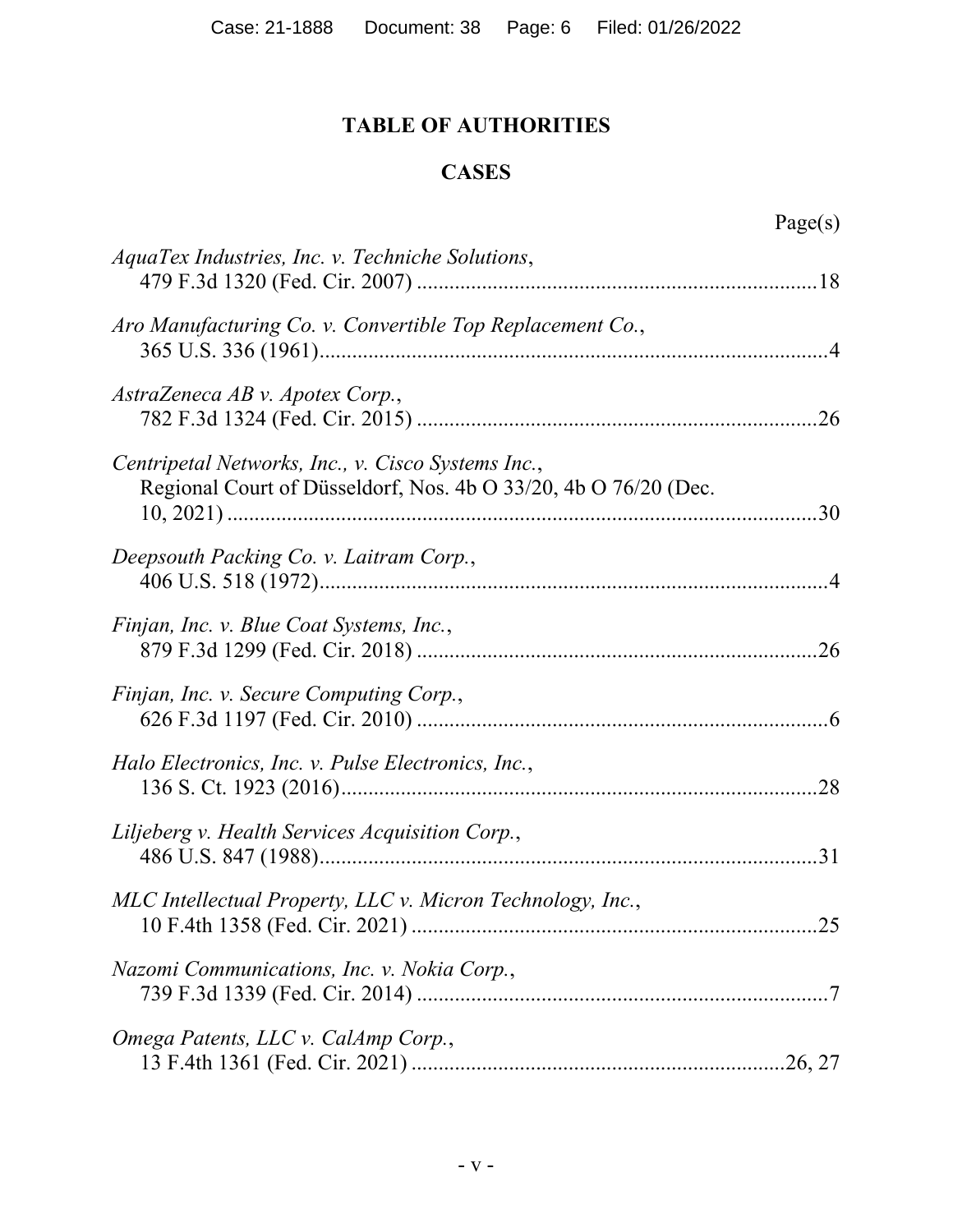| Omega Patents, LLC v. CalAmp Corp.,                                  |
|----------------------------------------------------------------------|
| Oracle America, Inc. v. Google Inc.,                                 |
| OSRAM Sylvania, Inc. v. American Induction Technologies, Inc.,       |
| Paper Converting Machine Co. v. Magna-Graphics Corp.,                |
| Polara Engineering Inc v. Campbell Co.,                              |
| Shell Oil Co. v. United States,                                      |
| Smith v. Garlock Equipment Co.,                                      |
| Tec Sec, Inc. v. International Business Machines Corp., No. 1:10-cv- |
| United States v. Stone,                                              |
| Vectura Ltd. v. GlaxoSmithKline LLC,                                 |
| Waymark Corp. v. Porta Systems Corp.,                                |
| Yoon Ja Kim v. ConAgra Foods, Inc.,                                  |
|                                                                      |

## **DOCKETED CASES**

*Polara Engineering Inc. v. Campbell Co.*, No. 8:13-cv-7 (C.D. Cal.) .................... 30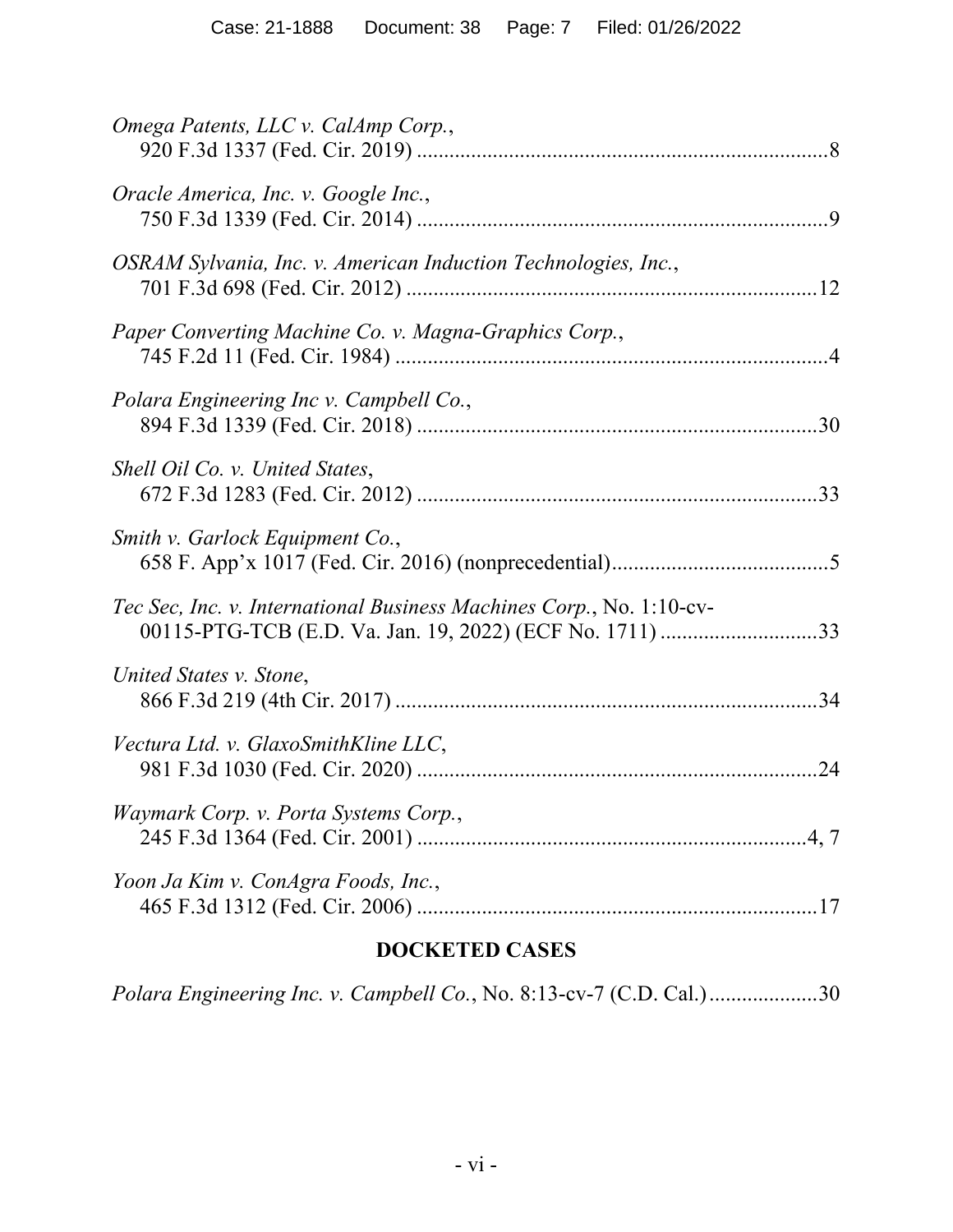### **STATUTES**

### 28 U.S.C.

## **OTHER AUTHORITIES**

| Chief Justice John G. Roberts, Jr., 2021 Year-End Report on the |  |
|-----------------------------------------------------------------|--|
|                                                                 |  |
|                                                                 |  |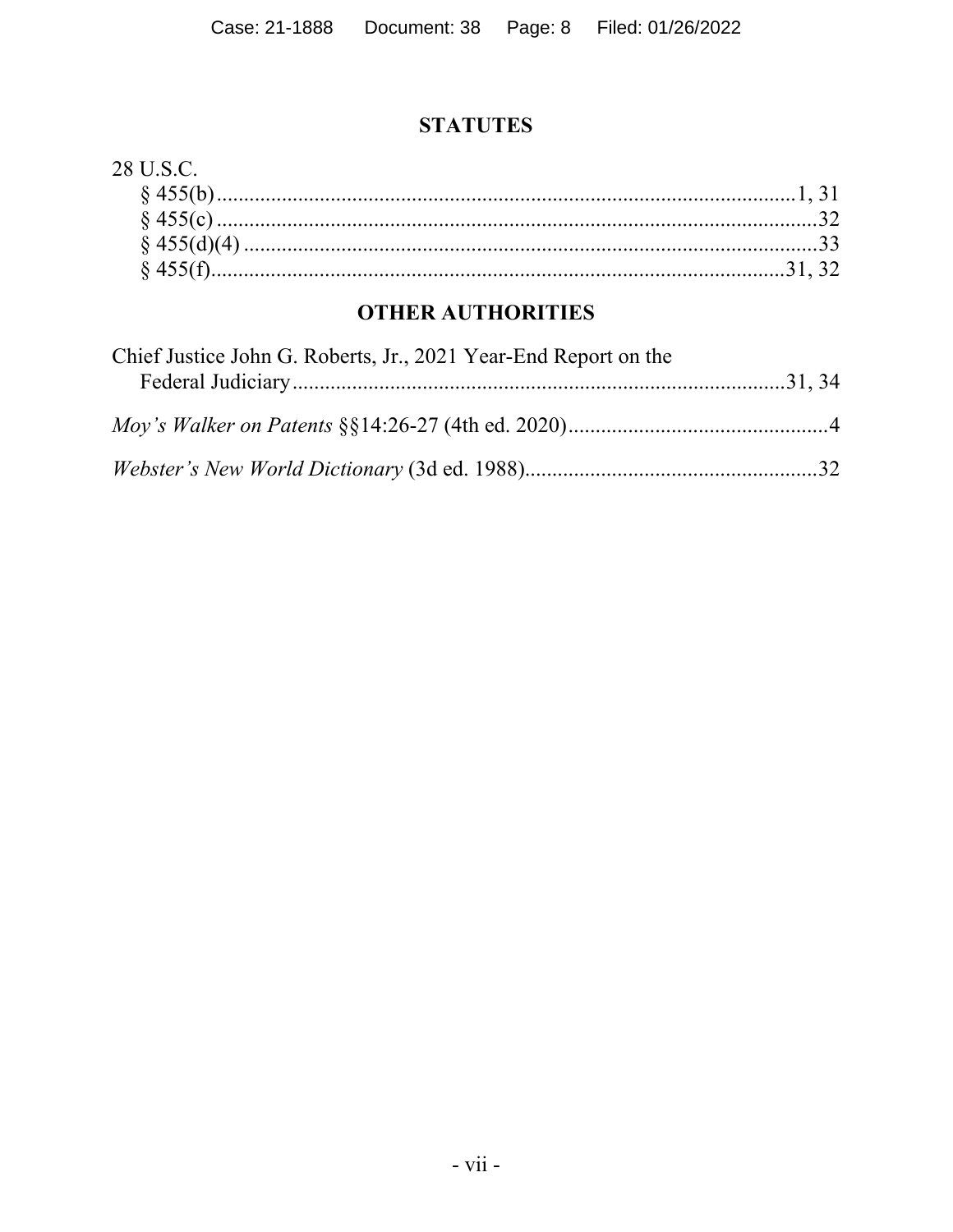#### **INTRODUCTION**

Centripetal did not patent network security, efficient rule updates, or threat detection. Centripetal's claims are far narrower and include specific limitations that Cisco's products do not practice, alone or in combination. As Cisco's opening brief demonstrated, the district court made legal errors, ignored uncontroverted evidence, and found infringement only by ignoring key claim elements.

On appeal, Centripetal retreats from the infringement and damages theories the district court adopted at its urging, instead venturing new arguments unsupported by its experts' testimony or the court's findings. Centripetal's arguments ignore the actual evidence concerning the accused products and, instead, rely on generic documents that say nothing about whether the accused product combinations practice the asserted claims. These new arguments cannot salvage the judgment.

Beyond numerous substantive errors, the district judge plainly violated 28 U.S.C. §455(b) by issuing post-trial and post-judgment opinions and an over \$2.6 billion judgment while knowing of a disqualifying financial interest. This Court should reverse or at least vacate and remand.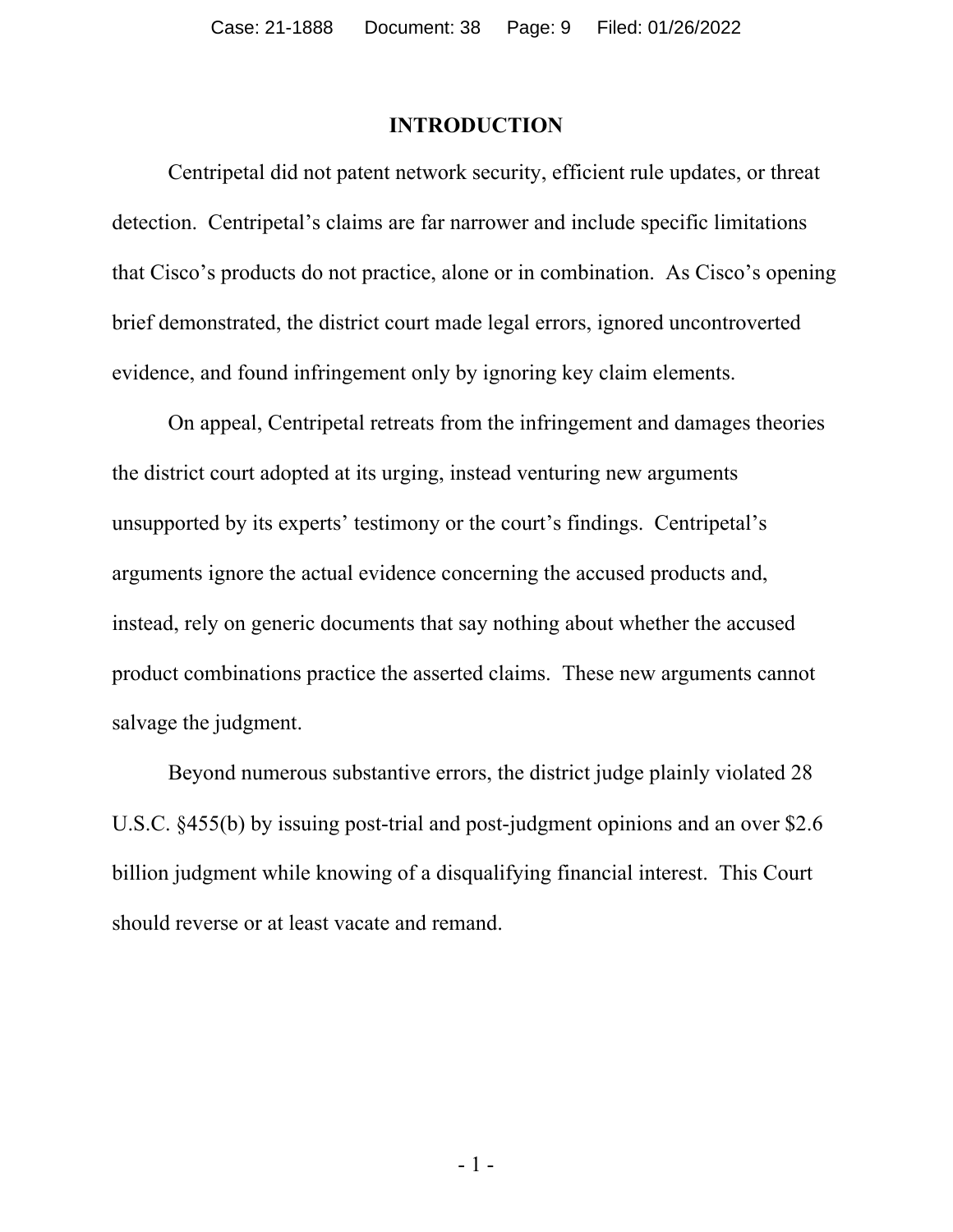#### **ARGUMENT**

#### **I. CENTRIPETAL IDENTIFIES NO ACTS OF DIRECT INFRINGEMENT**

#### **A. All Claims Require Combining At Least Two Separately-Sold Devices**

Centripetal's infringement theory and the district court's infringement findings all depended on *combinations* of separately-sold devices. The district court did not find—and could not have found—that Cisco made, used, sold, or offered to sell the accused combinations. This compels judgment of noninfringement. Opening Br. 11-12, 16-21.

Centripetal concedes that its infringement theories for the '806, '856, and '176 patents required combinations of separately-sold devices. Br. 18. Centripetal's cursory effort to distinguish the '193 patent (Br. 17) fails. The '193 patent specifically claims a "determination" that packets comprise data corresponding to "criteria specified by one or more *packet-filtering rules* configured to prevent a particular type of data transfer." Appx325(14:10-12, 17- 20). The only "rules" Centripetal accused are quarantine rules created by the separately-sold Identity Services Engine (ISE) device. Appx1791-1792(791:14- 792:24). Routers and switches by themselves—uncombined with ISE's quarantine rules—cannot and do not determine whether packet data corresponds to "criteria specified" by "packet-filtering rules" configured to prevent a "particular type of data transfer," as Centripetal accused. Indeed, Centripetal admits that it is ISE that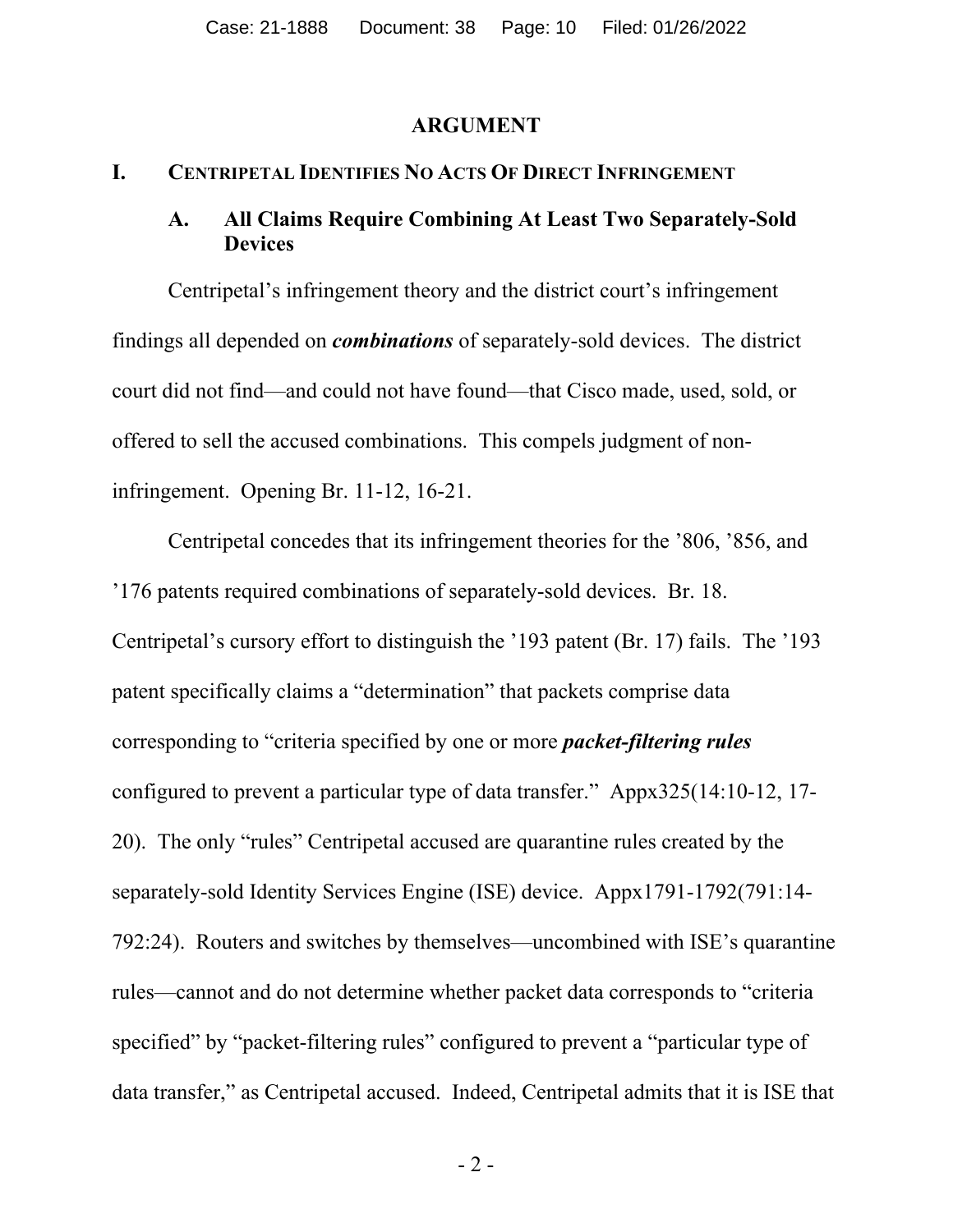"generate[s] network security rules used by Switches and Routers." Br. 17. Without ISE, switches/routers have no "criteria specified by ... packet-filtering rules" to make the claimed "determination."

The district court's '193 patent infringement findings repeatedly emphasized ISE's necessary role. Appx133 (finding Cisco practiced "packet-filtering" by "using [ISE]" and "the accused switches and routers have been aided with [ISE]"); *accord* Appx140; Appx258-259. Centripetal's own expert recognized that the accused packet-filtering rules come from ISE. Appx1525(525:7-13) ("ISE … communicates a change of authorization within the network device" and a user cannot "access the entirety of the network depending on the rules set up."); Appx1527(527:6-8) ("network control using Cisco ISE" is "what we've been discussing" regarding the '193 patent). Thus, routers and switches alone cannot practice the '193 patent, even under Centripetal's infringement theory.

#### **B. Centripetal Did Not Prove—And The District Court Did Not Find—Any Act Of Direct Infringement**

Centripetal failed to prove infringement because it did not show, and could not have shown, that Cisco made, used, sold, or offered to sell the accused product combinations. Opening Br. 19-20. Centripetal's counterarguments fail.

*First*, Centripetal argues (Br. 18) that selling an invention's uncombined "components" directly infringes. But a patent "covers only the totality of the elements in the claim and … no element, separately viewed, is within the grant."

- 3 -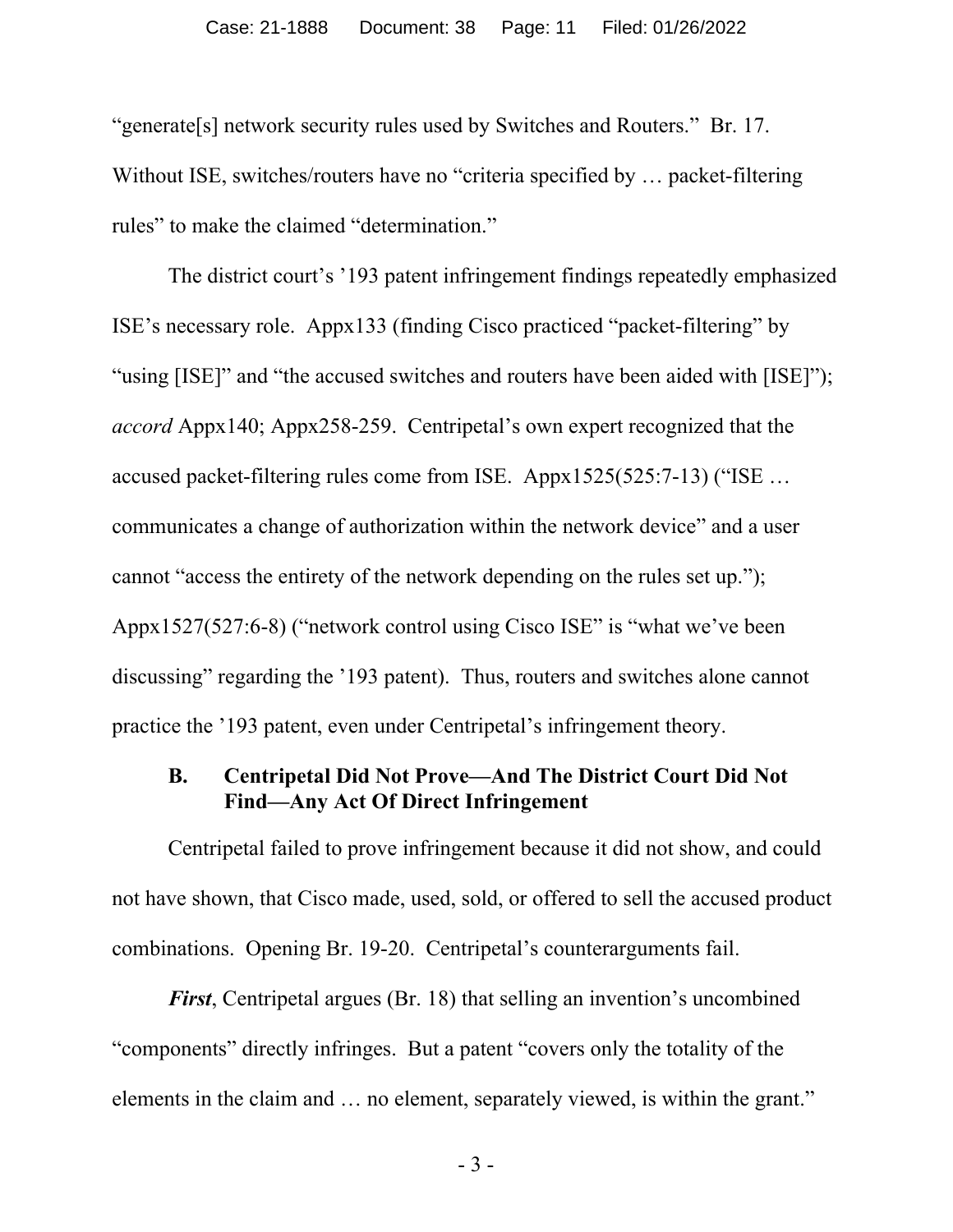*Aro Mfg. Co. v. Convertible Top Replacement Co.*, 365 U.S. 336, 344-345 (1961); *see Deepsouth Packing Co. v. Laitram Corp.*, 406 U.S. 518, 523-524, 528 (1972); *Waymark Corp. v. Porta Sys. Corp.*, 245 F.3d 1364, 1366 (Fed. Cir. 2001) (patent "does not cover the manufacture or sale of separate elements capable of being, but never actually, associated to form the invention" (quotation marks omitted)). Contrary to Centripetal's argument (Br. 18), *Aro*'s principle is not limited to extraterritoriality cases. *Aro* held as a general matter that "one element of the patented combination" is not the "patented invention." 365 U.S. at 344-345. While selling uncombined components might sometimes support *indirect*  infringement (which Centripetal expressly disavowed), it is not direct infringement. Centripetal's sole appellate authority, *Paper Converting Machine Co. v. Magna-Graphics Corp.*, 745 F.2d 11 (Fed. Cir. 1984), did not address *Aro*, has been sharply criticized, and is properly limited to its facts.<sup>1</sup>

Cisco's devices undisputedly can be and are bought and used separately. Appx2702-2704(1699:19-1701:6) (many customers with routers and switches do not buy ISE, which is built for "large enterprises," and many ISE customers don't have Stealthwatch); Appx2679(1676:13-15) ("The number of people that buy

<sup>1</sup> *E.g.*, *Moy's Walker on Patents* §§14:26-27 (4th ed. 2020) (*Paper Converting*'s reasoning is "strained," "contrary to an extensive body of precedent," and "limited to its facts"); *see Waymark*, 245 F.3d at 1367 (distinguishing *Paper Converting* as "address[ing] enforcement of a patent beyond its expiration").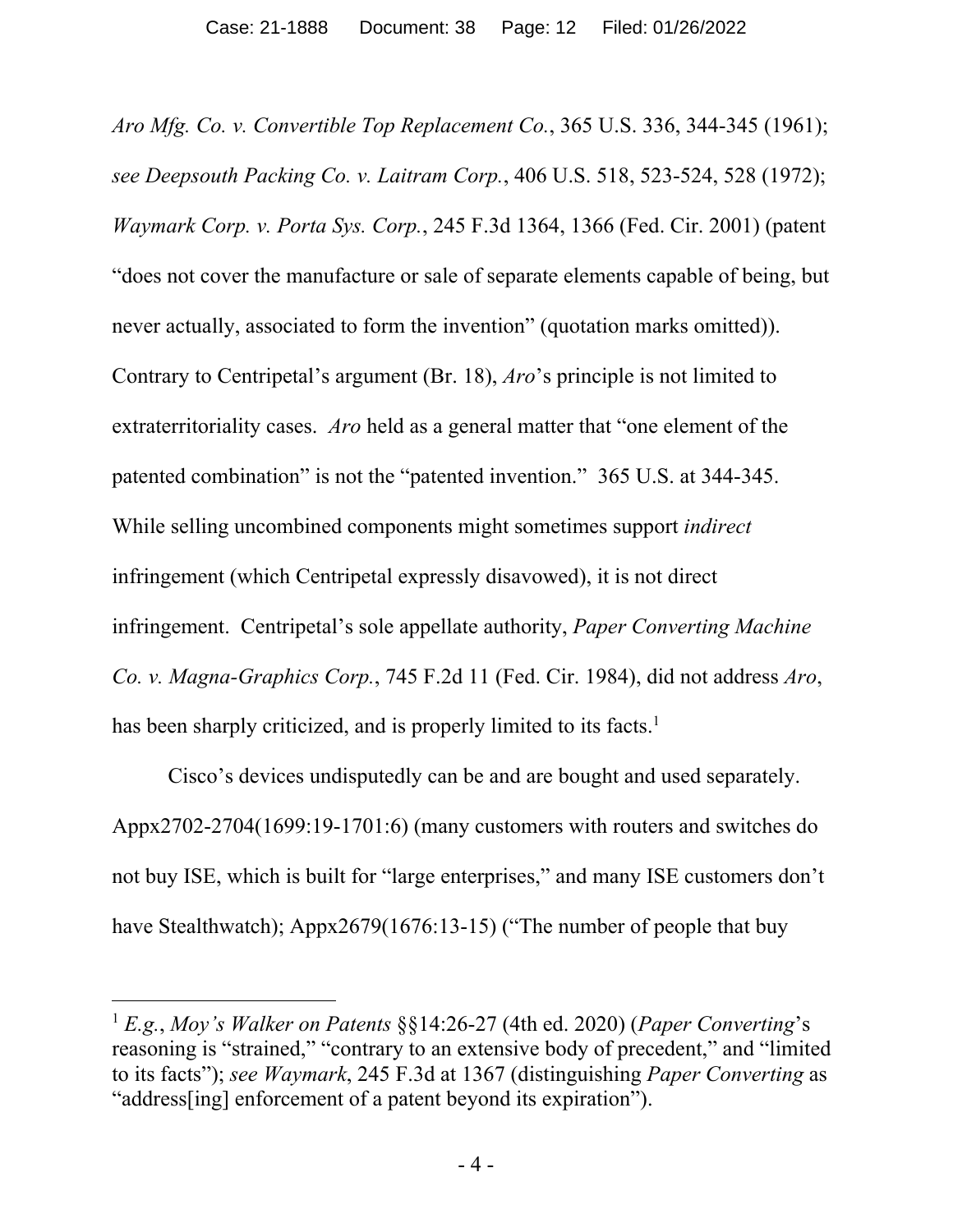Stealthwatch compared to the number of people that buy Cisco routers and switches is fairly small."). Selling these devices separately is not direct infringement.

*Second*, Centripetal argues that "market[ing]" products as "integrated systems" qualifies as "offers for sale" of accused combinations. Br. 19-20. The district court made no such finding, nor could it have. "[A]dvertisements are not considered offers for sale, but are instead merely solicitations for offers." *Smith v. Garlock Equip. Co.*, 658 F. App'x 1017, 1028-1029 (Fed. Cir. 2016). And the marketing documents Centripetal cites do not show firewalls and FMC "as a package" (Br. 19) or Stealthwatch as "part of Switches and Routers" (Br. 20). Rather, they distinguish these separate devices from each other by stating that FMC "[d]elivers unified management over firewalls" (Appx5061) and depicting "Cisco Stealthwatch Enterprise" separately from "New Cisco Routers and Switches" (Appx5077). Moreover, the damages award rested on *sales* of individual components, not advertisements or even sales of accused combinations and certainly not offers for sale of combinations. Opening Br. 22-23; *see infra* pp. 7-8.

*Third*, Centripetal argues that routers, switches, and firewalls are "embedded" with infringing software," citing evidence of software allowing these products to interface with separate devices. Br. 20-21. But Centripetal's own infringement

- 5 -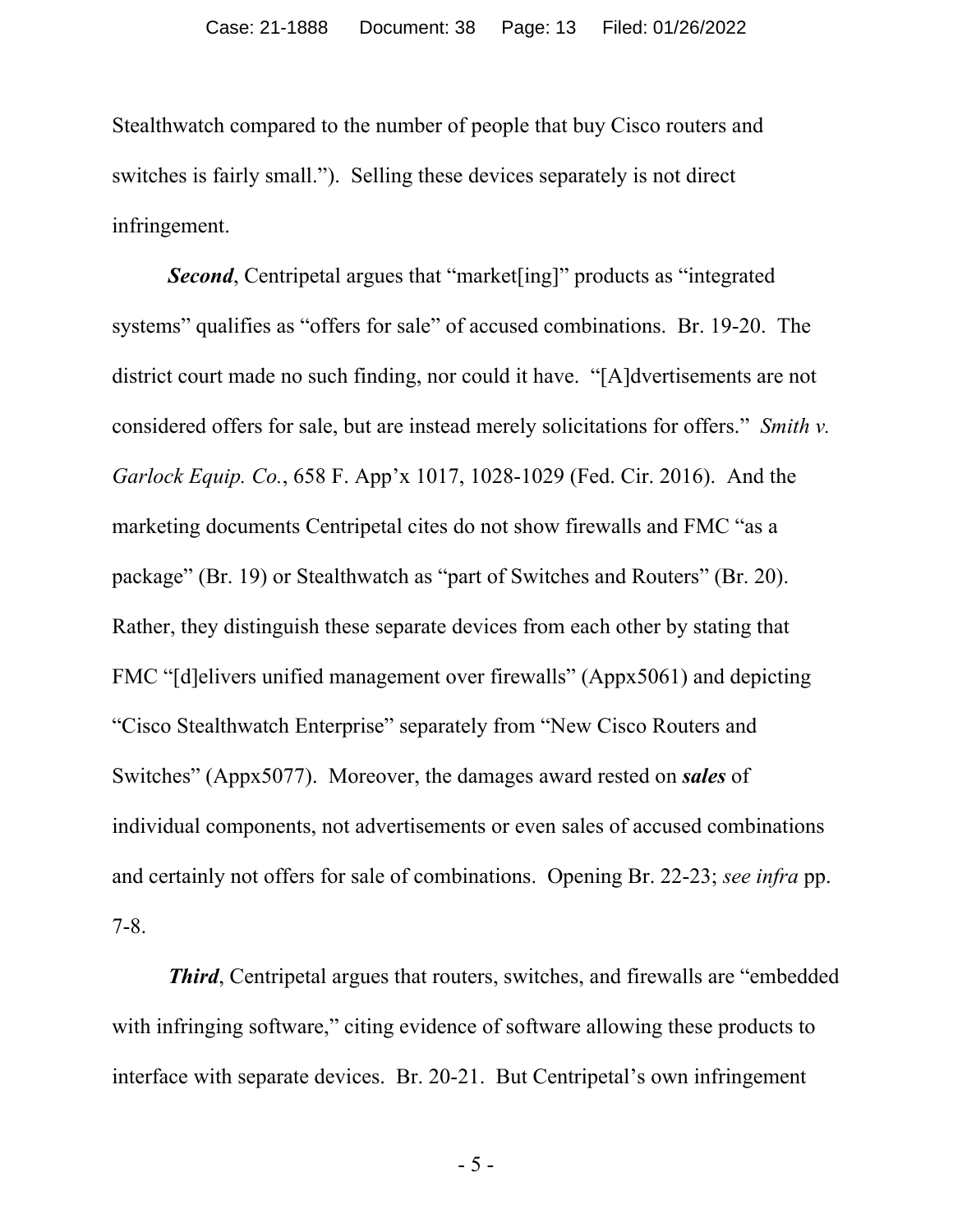theories required that those products be combined with other physical devices (Stealthwatch, ISE, DNA Center, or FMC) to practice the claims. Centripetal insists that the post-judgment opinion "cited extensive evidence" to the contrary (Br. 20), but its cited pages either identify no specific information on this point (Appx228-231; Appx234) or observe only that "'*customers*'"—not Cisco—could combine products together (Appx232).<sup>2</sup>

Nor is this a case where customers only need to "activate embedded features," or where the products are "designed to be altered or assembled," to practice the claims. Br. 20-22 (quotation marks omitted). Cisco's routers, switches, and firewalls undisputedly can and do function without other accused devices, and vice-versa. *E.g.*, Appx2702-2703(1699:19-1700:13). And again, the district court made no finding that routers, switches, or firewalls *alone*—including any "embedded" or "activated" software—practice the claims. Centripetal's loose usage of "embedded" does not show that any allegedly embedded software infringes.

Centripetal cites *Finjan, Inc. v. Secure Computing Corp.*, 626 F.3d 1197 (Fed. Cir. 2010), for its assertion that Cisco infringes the '806, '176, and '856 (but not '193) patents by "mak[ing]" components. Br. 22. But *Finjan* held only that a

<sup>&</sup>lt;sup>2</sup> Emphases added unless otherwise noted.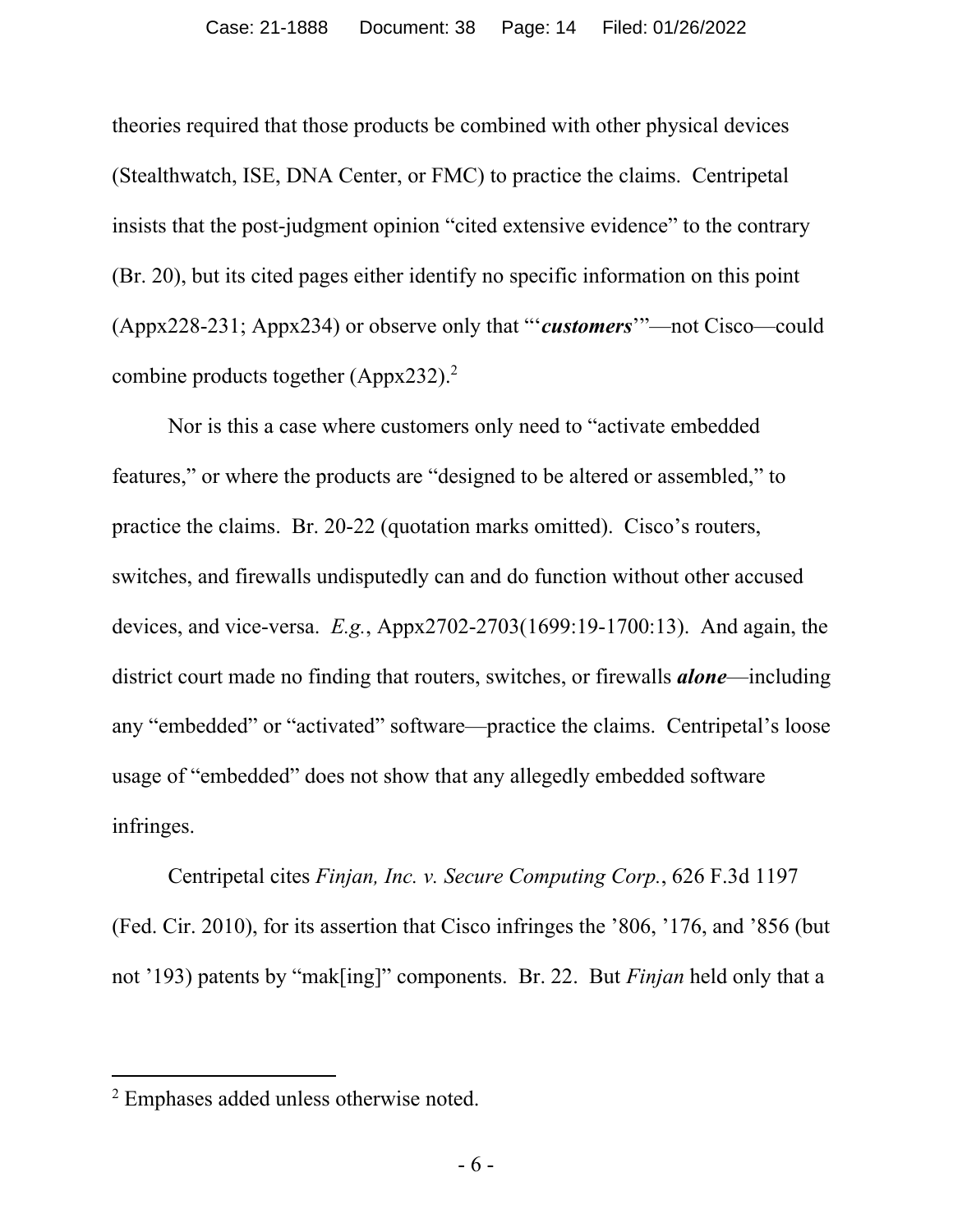product directly infringes if it can practice the claims "*without having to modify the product*." *Nazomi Commc'ns, Inc. v. Nokia Corp.*, 739 F.3d 1339, 1345-1346 (Fed. Cir. 2014) (emphasis in original). There is no such evidence here. Centripetal's infringement theories require modification, namely combination with other physically-separate devices.

*Finally*, Centripetal asserts that Cisco "uses and tests" devices. Br. 23. The court did not find any use or testing, much less *in the United States* involving the *accused combinations*. *See Waymark*, 245 F.3d at 1366.Testing unspecified "ETA functionality" (Appx5524) or Stealthwatch without reference to other devices (Appx2664(1661:6-8)) proves nothing. Moreover, Centripetal did not offer any damages theory regarding "use or testing" and certainly did not justify a billion-dollar royalty for it.

### **C. The District Court Erred By Including Every Component Sale In The Royalty Base**

Even if Centripetal had shown acts of direct infringement—it did not awarding damages on every sale of every accused component was legal error. Opening Br. 21-23.

The record is unequivocal: Cisco's independently-sold devices *were* purchased outside the accused combinations. Opening Br. 17-19, 22-23; *supra* pp. 4-5. One of Centripetal's experts admitted that "not everyone who buys a Cisco router or switch buys Stealthwatch or has Stealthwatch." Appx1802-1803(802:25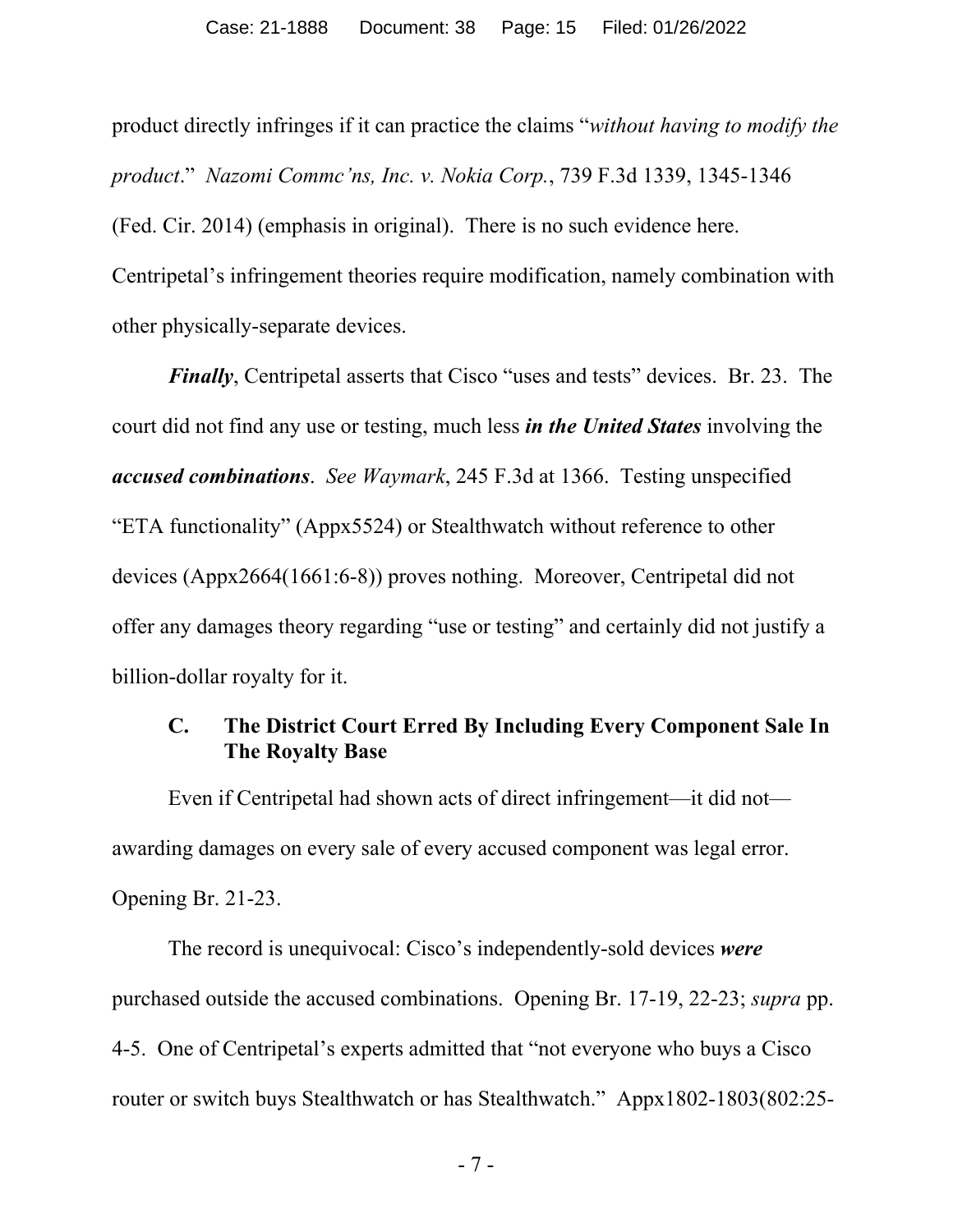803:1). Another admitted ISE is "sold independently." Appx2058(1058:3-9). But Centripetal's damages expert admittedly based his calculation on every accused device sold, without considering whether any customer purchased all devices in an accused combination. Appx2530(1527:12-25); Appx2549-2550(1546:25-1547:3).

Against this failure of proof, Centripetal implies (Br. 24) that Cisco had the burden to present "rebuttal evidence" proving how many units of Centripetal's inflated royalty base were non-infringing. But it was *Centripetal's* burden to establish the number of accused product combinations that directly infringed. *Omega Patents, LLC v. CalAmp Corp.*, 920 F.3d 1337, 1350-1351 (Fed. Cir. 2019).

Finally, Centripetal argues (Br. 25) that the royalty base should include products that Cisco "made and used" but did not *sell*. But as explained above (at 6-7), Centripetal identifies no evidence or finding that Cisco made or used infringing combinations in the United States. And Centripetal undisputedly based its damages claim on *sales*, not Cisco's manufacture or use.

#### **II. CENTRIPETAL'S INFRINGEMENT ARGUMENTS FAIL**

#### **A. '806 "Rule Swap" Patent**

Centripetal overstates the '806 patent's coverage, as though it claimed "swapping rules without dropping packets." Br. 30. But the claims require "ceas[ing] processing" and "cach[ing]" packets "*responsive to being signaled* to

- 8 -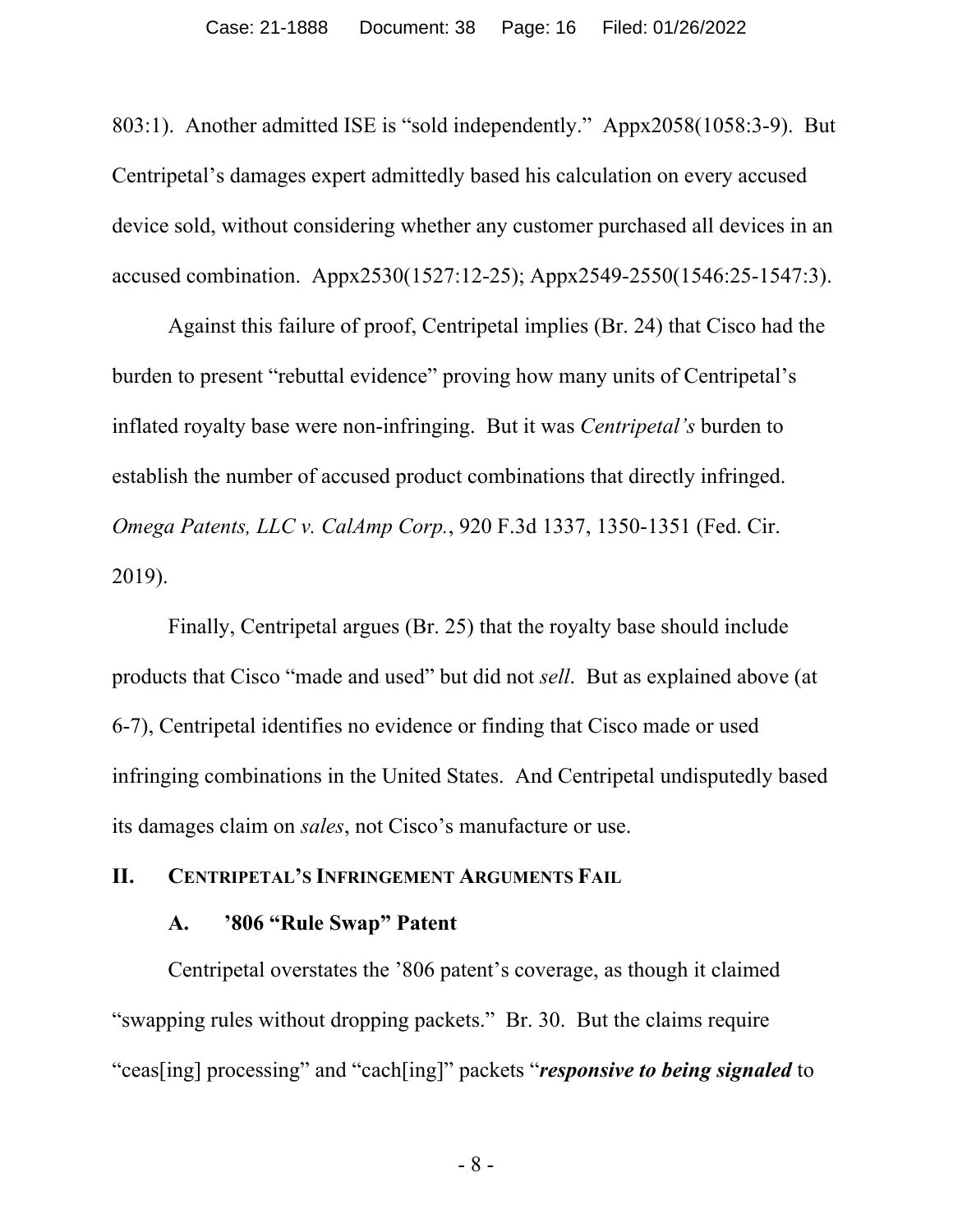process packets in accordance with the second rule set." Appx288(11:40-44). Centripetal points to no evidence of such functionality in Cisco's devices, which do not cease processing or cache packets responsive to being signaled to use a new rule set. Rather, Cisco's products process packets *precisely* the *same way* before, during, and after a rule change. Opening Br. 25-27. Centripetal ignores its own claim limitations and accuses actions that occur "during … normal packet processing operation" (Appx152-153), *regardless* of whether rules are swapped.

At the outset, Centripetal does not deny that (1) the court made no finding that Cisco's firewalls "cease processing" and "cache" packets at all and (2) the court's conclusions regarding "cach[ing]" rest on structures in switches, not firewalls. Opening Br. 24-25. Centripetal urges this Court to make its own finding regarding firewalls. But Cisco established that firewalls do not "cease" processing packets, let alone do so responsive to being signaled to swap rule sets. *E.g*., Appx3522-3524(2516:22-2518:3) (Cisco's Mr. Shankar). "[A]ppellate courts may not make findings of fact in the first instance." *Oracle Am., Inc. v. Google Inc.*, 750 F.3d 1339, 1373 (Fed. Cir. 2014).

Centripetal's arguments fare no better for switches and routers. Centripetal does not deny that "responsive to" means "in reply or reaction to." Opening Br. 26-27. And Centripetal admits that "the 'cache and cease' operation also occurs during normal packet processing." Br. 32. That concedes non-infringement,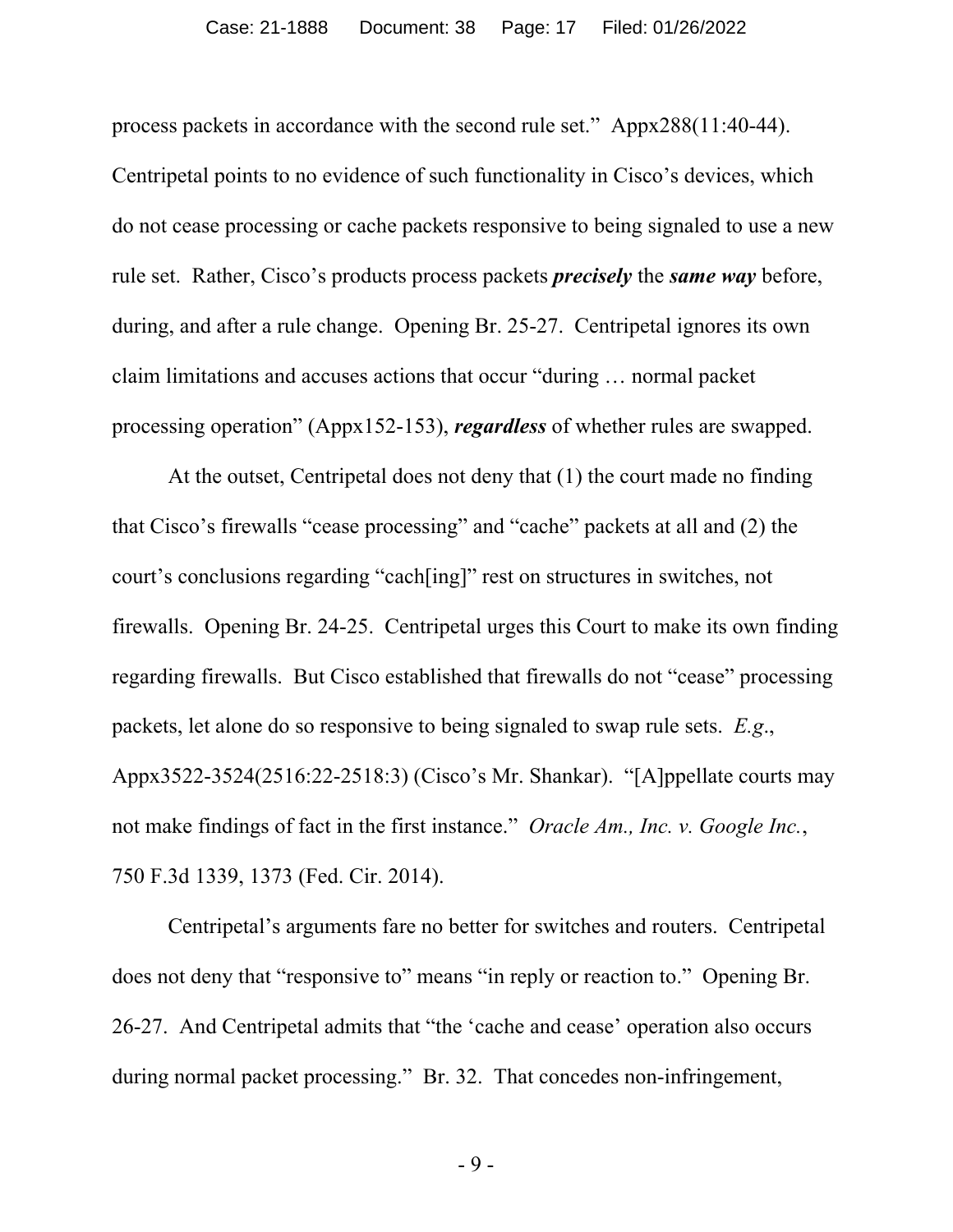because the caching and ceasing do not occur *responsive* to a rule-swap signal, as the claims require. *Id*. 32-33. As Mr. Jones stated in the very passage Centripetal cites: "*the processing of packets continues*. Packets are processed at a maximum frequency of two to four clock periods. So *we don't stop processing the packets*, there's just an idle period between two packets." Appx3578(2572:10-13). This "idle period" is simply the time between continuous processing of any two packets. Appx3579(2573:16-18); Appx3628(2622:20-22); Appx3528(2522:8-15). Centripetal identifies no evidence that this normal period—which occurs regardless of whether rule sets are swapped—is "responsive to" a signal to process packets in accordance with a second rule set. Centripetal's own summary of its best

evidence—that the devices "*swap rules* in response to an appropriate signal, and only *after* caching packets and ceasing processing" (Br. 32-33)—conspicuously does *not* say that caching or ceasing processing occurs "responsive to" any signal.

Similarly, Centripetal presents no evidence that switches and routers *cache* packets "responsive to being signaled" to swap rule sets. As Cisco explained (Opening Br. 27) and Centripetal concedes (Br. 32), *all* packets are buffered (the accused "caching"), regardless of any rule-swap signal. Appx3569(2563:14-15); *see* Appx5867 ("All routers have packet buffers where packets are stored before processing."). Centripetal cites 14 undifferentiated pages of expert testimony (Br.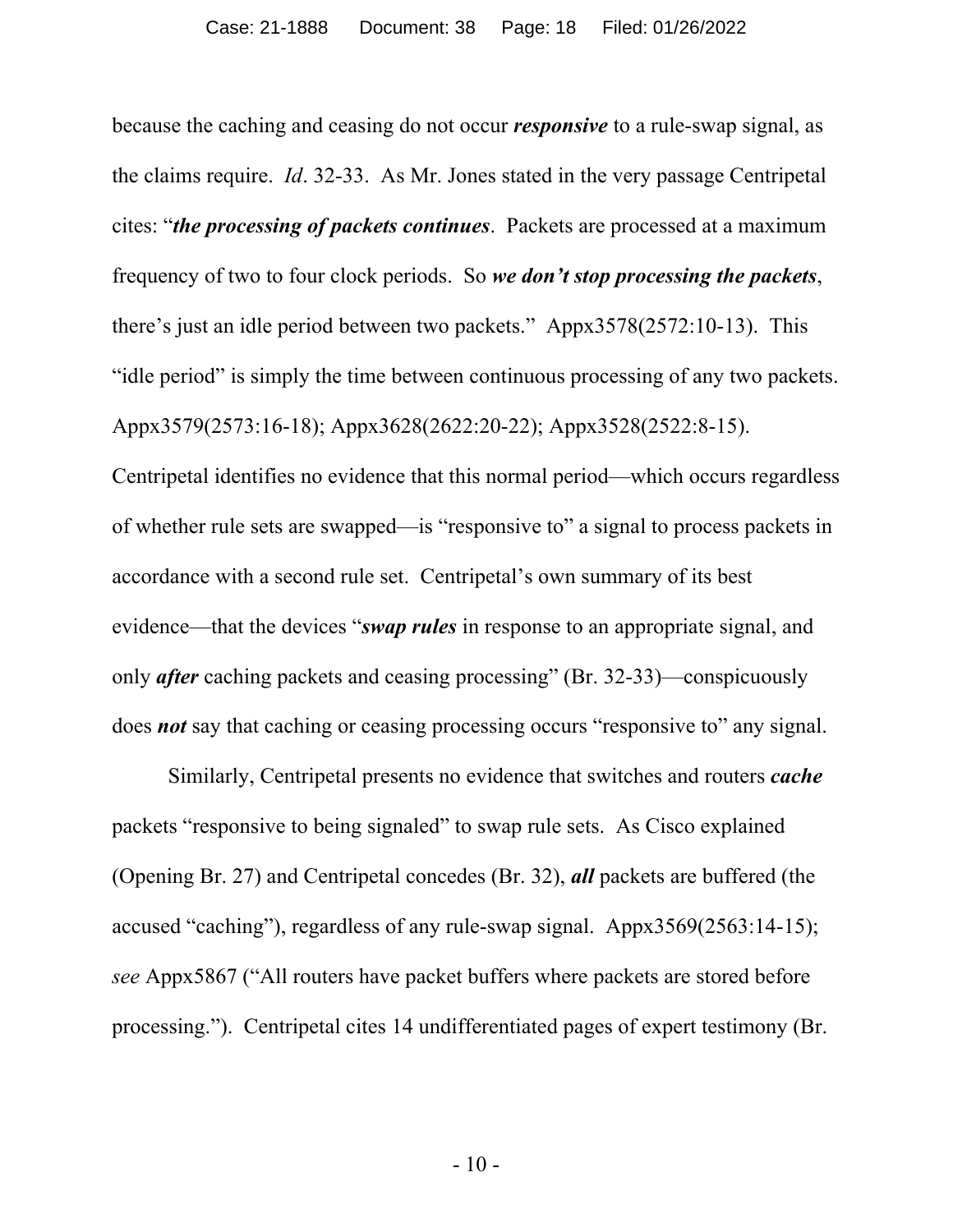32), but the expert nowhere stated that caching occurs *responsive to a signal* to process packets under the second rule set.

#### **B. '856 "Packet Filtering" Patent**

Centripetal does not defend the district court's misconstruction of "packets" or deny that filtering mere "representations" of packets does not infringe. Opening Br. 30-32. Instead, Centripetal abandons its trial theory for a new and meritless appellate theory.

Centripetal's trial theory accused Stealthwatch of the claimed "filter[ing]" of packets. Appx2082-2083(1081:25-1082:9) ("The packet filter, that's in the Stealthwatch Cloud with Cognitive Threat Analytics."); *accord*  Appx2092(1091:11-12). Centripetal now admits (Br. 39) that Stealthwatch does not receive "the packets themselves." Centripetal tries to wave this fatal problem away, arguing that "[t]he claims only require making a determination 'based on a portion of the unencrypted data' of the packets identified as encrypted." *Id.* (citing Appx358(29:3-7)). But that statement describes the separate "determine" limitation, not the "filter" limitation. Appx358(29:8-16). Centripetal does not and cannot—explain how Stealthwatch can "filter" packets it never receives.

Instead, Centripetal changes theories entirely, arguing (Br. 39) that ISE and routers/switches—not Stealthwatch—perform the "filter" element. No evidence supports that theory, and the district court made no such finding. Appx78( $\mathcal{P}$ 20);

- 11 -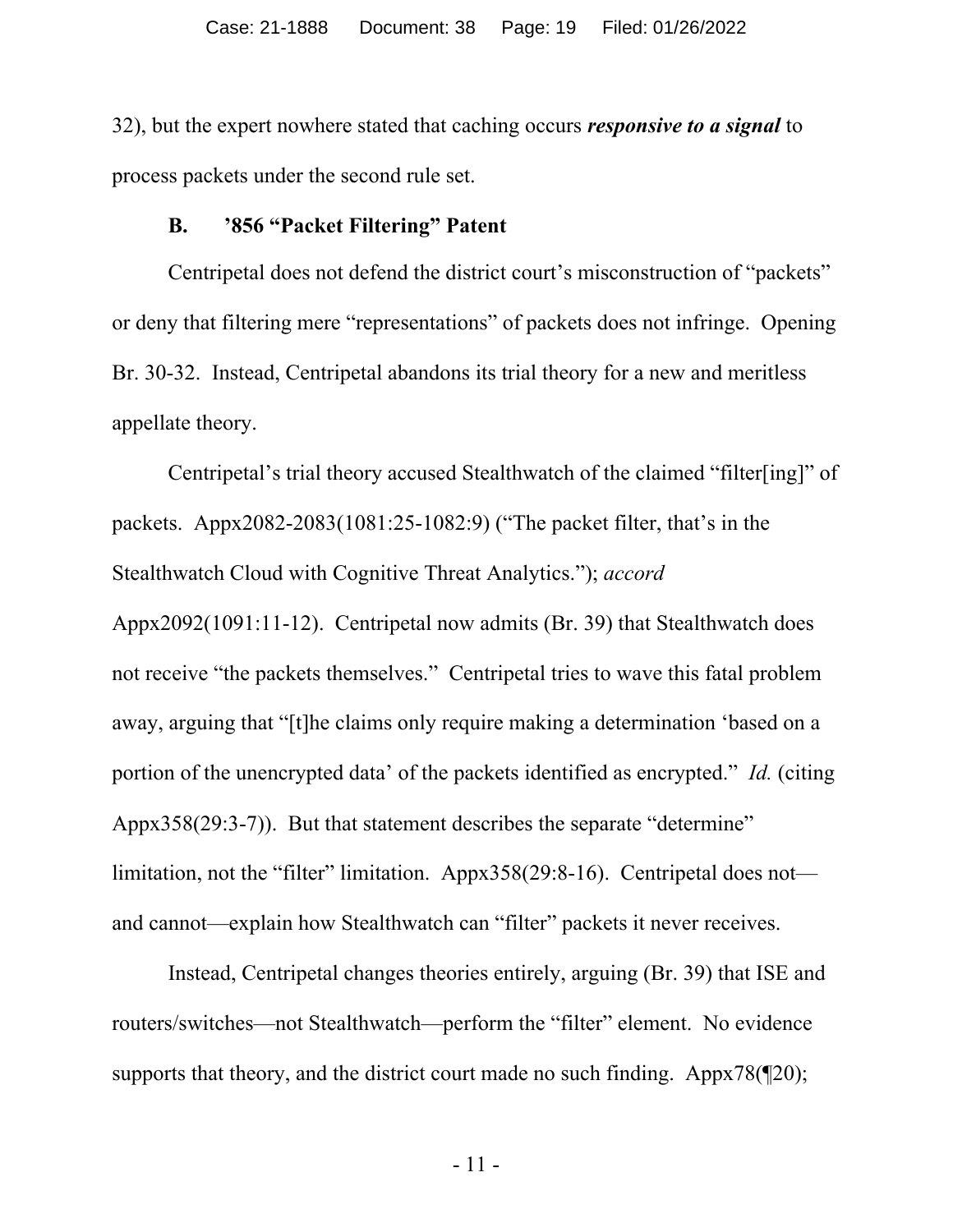Appx99-100. This Court should not affirm on a factual premise not presented at trial, not supported by expert testimony, and not relied on by the district court. *See OSRAM Sylvania, Inc. v. American Induction Techs., Inc.*, 701 F.3d 698, 707 (Fed. Cir. 2012) ("It is not our role to scour the record and search for something to justify a lower court's conclusions  $\dots$ ").<sup>3</sup>

In any event, Centripetal's new theory fails. Centripetal asserts that ISE and routers/switches filter a "flow" (Br. 40-41), a term that appears nowhere in the claims. Centripetal's new assertion that those components filter a "flow" does not show filtering of "packets," any more than the district court's incorrect assertion that Stealthwatch filtered "flows." Opening Br. 32-34. Centripetal once again asks this Court to ignore the claim language.

Centripetal's discussion of the "filter" element (Br. 38-43) ignores its expert's testimony on the subject (Appx1948-1958(948:21-958:8)) and the documents he discussed. Instead, Centripetal relies (Br. 40) on a conclusory statement that "this system does packet filtering" (Appx2120(1119:8-9)) and testimony that does not even mention filtering (Appx2120(1119:19-23);

<sup>&</sup>lt;sup>3</sup> Centripetal claims (Br. 40) its expert testified that "the entirety" of Cisco's system—not just Stealthwatch—filters packets. Not so. The expert stated "the entirety of [Cisco's] system … *infringes*." Appx2120(1119:5-7). Centripetal's expert mapped the filtering element to Stealthwatch specifically. Appx2082- 2083(1081:25-1082:9); Appx2092(1091:11-12).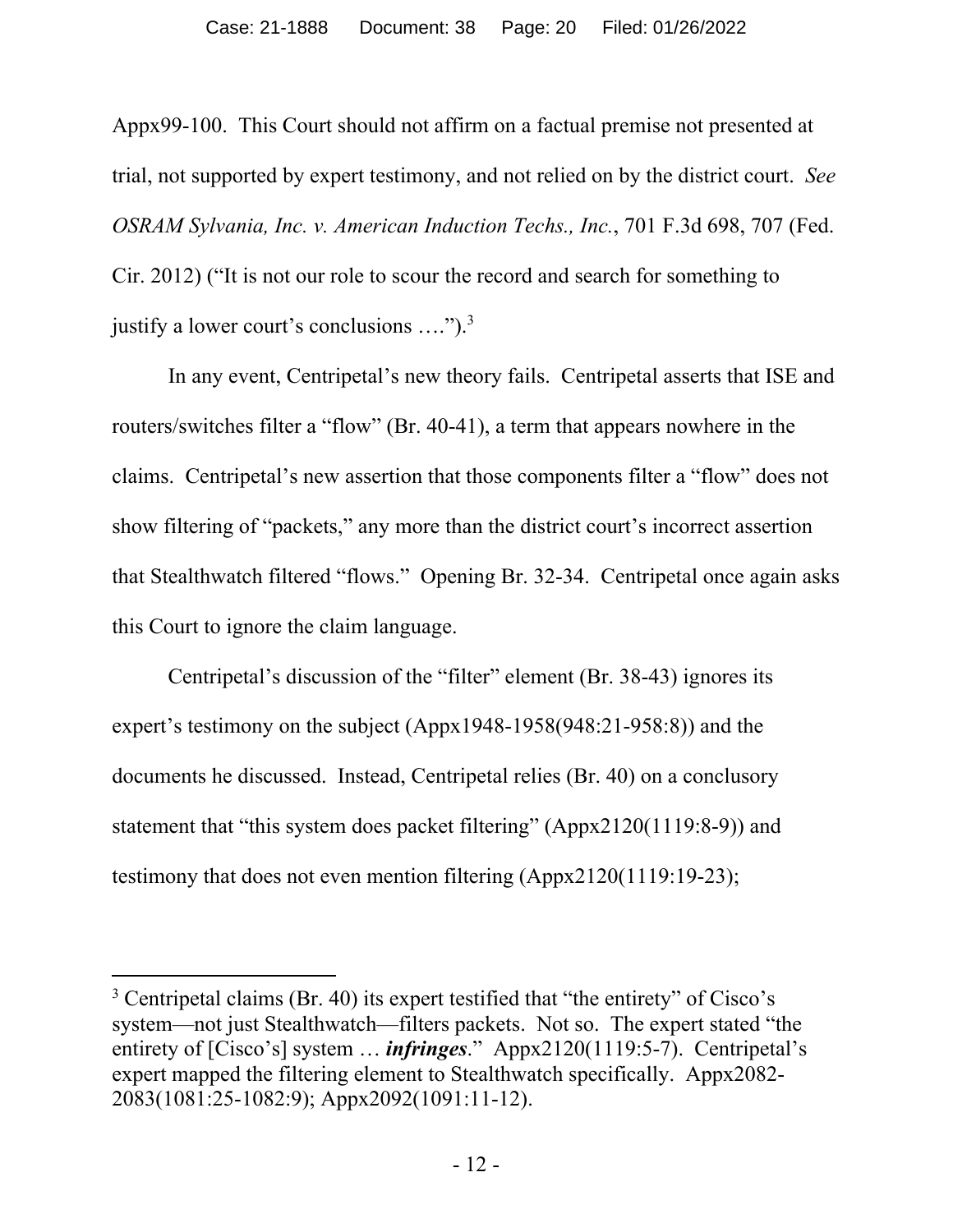Appx1910-1912; Appx2124). Centripetal also cites (Br. 39) the court's opinion at Appx75-80, but the opinion says only that "Stealthwatch filters the *representation* of packets in the form of *NetFlow*" (Appx78(¶20)), which is not filtering *packets*. Centripetal also cites an ETA presentation (Appx5195-5198), but correctly does not contend that it discusses filtering.

Centripetal's new theory also fails to show the separate requirement of filtering "the *determined* packets." Centripetal argues that "Stealthwatch sends the results to ISE, which provisions rules to Switches and Routers to filter the relevant packets and route them to a proxy system." Br. 39. But Centripetal does not dispute that the "determined" packets reach their intended destination in milliseconds, whereas a corresponding NetFlow record takes thirty seconds to five minutes to reach Stealthwatch. Opening Br. 34-35. Thus, the "determined" packets reach their destination before Stealthwatch or ISE could "filter" them or "route" them "to a proxy system," as the claims require. Centripetal suggests that a "flow" could still be filtered and re-routed (Br. 40-41), but fails to explain how that would practice the claims, which require filtering and re-routing the "determined packets." Centripetal then asserts (Br. 41) that "even if some of the initial packets arrive at their destination, blocking the flow prevents those packets from being reassembled into a malicious file," citing its expert's testimony at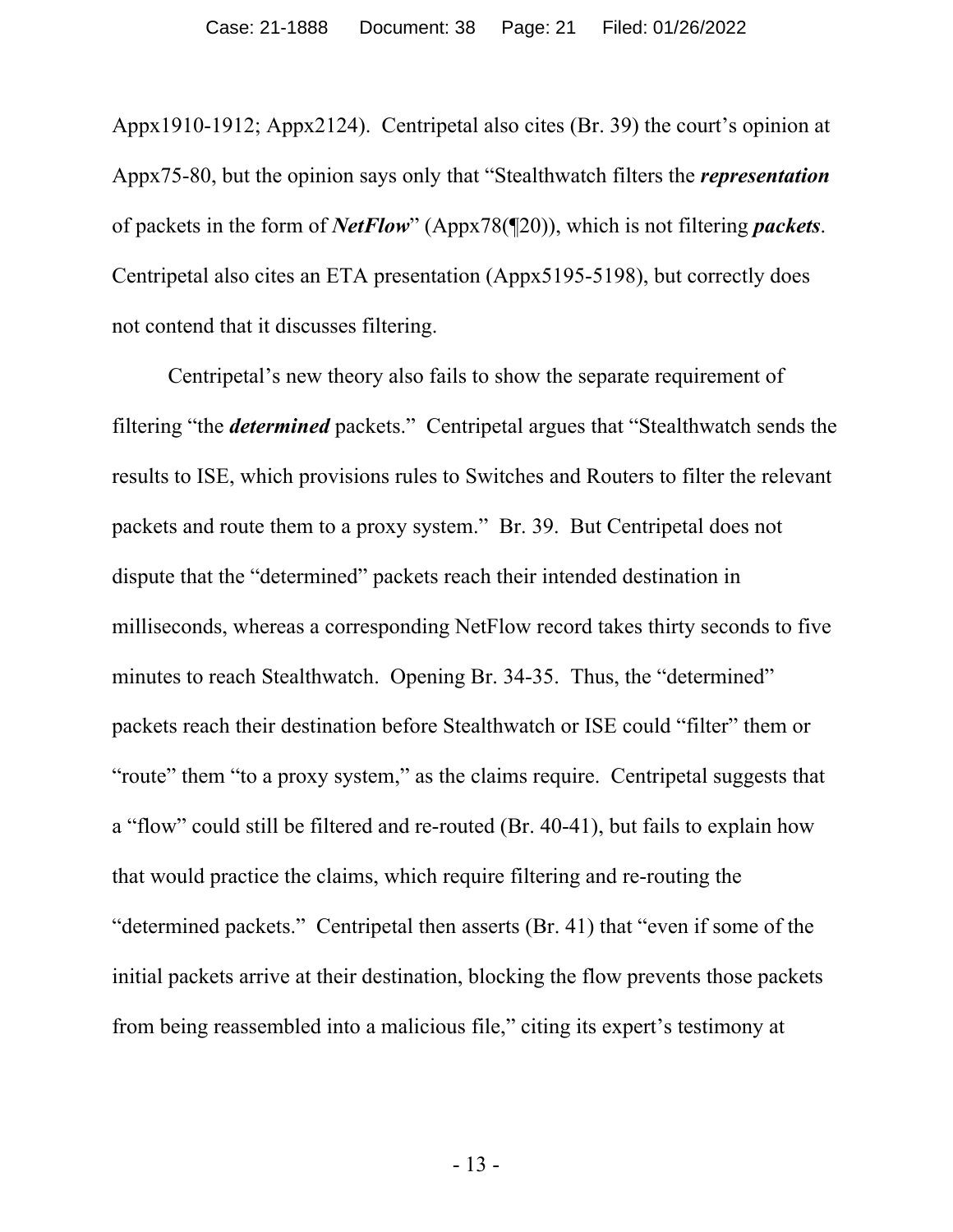Appx2065-2066. But the cited pages say nothing of the sort, and the claims do not recite "blocking the flow" or "preventing reassembly."

Centripetal again falls back on generic marketing statements (Br. 42-43), but they cannot refute the technical evidence or broaden narrow claim requirements. Opening Br. 36. The marketing statements never mention "packets," much less *filtering* packets that were "determined" to correspond to threat indicators. Stating that "a malicious encrypted flow can be blocked or quarantined by Stealthwatch" (Br. 40, 42)—without mentioning filtering packets—shows only the ability to block *future* flows (not "the determined packets"). Opening Br. 29-30. That capability does not infringe the '856 patent. Centripetal did not patent every system that "detects" or "stops threats."

#### **C. '176 "Correlation" Patent**

The '176 patent requires correlating a "plurality of packets transmitted by the network device with the plurality of packets received by the network device" "based on" "log entries corresponding to" the plurality of packets. Appx309- 310(17:6-35, 18:63-19:23). The district court ignored the specific correlation requirement and instead only found correlation between NetFlow and "global threat indicators," which is not claimed. Appx120; Opening Br. 37-38.

Once again, Centripetal abandons the district court's erroneous findings. Centripetal disclaims reliance on correlation of NetFlow to "global threat

- 14 -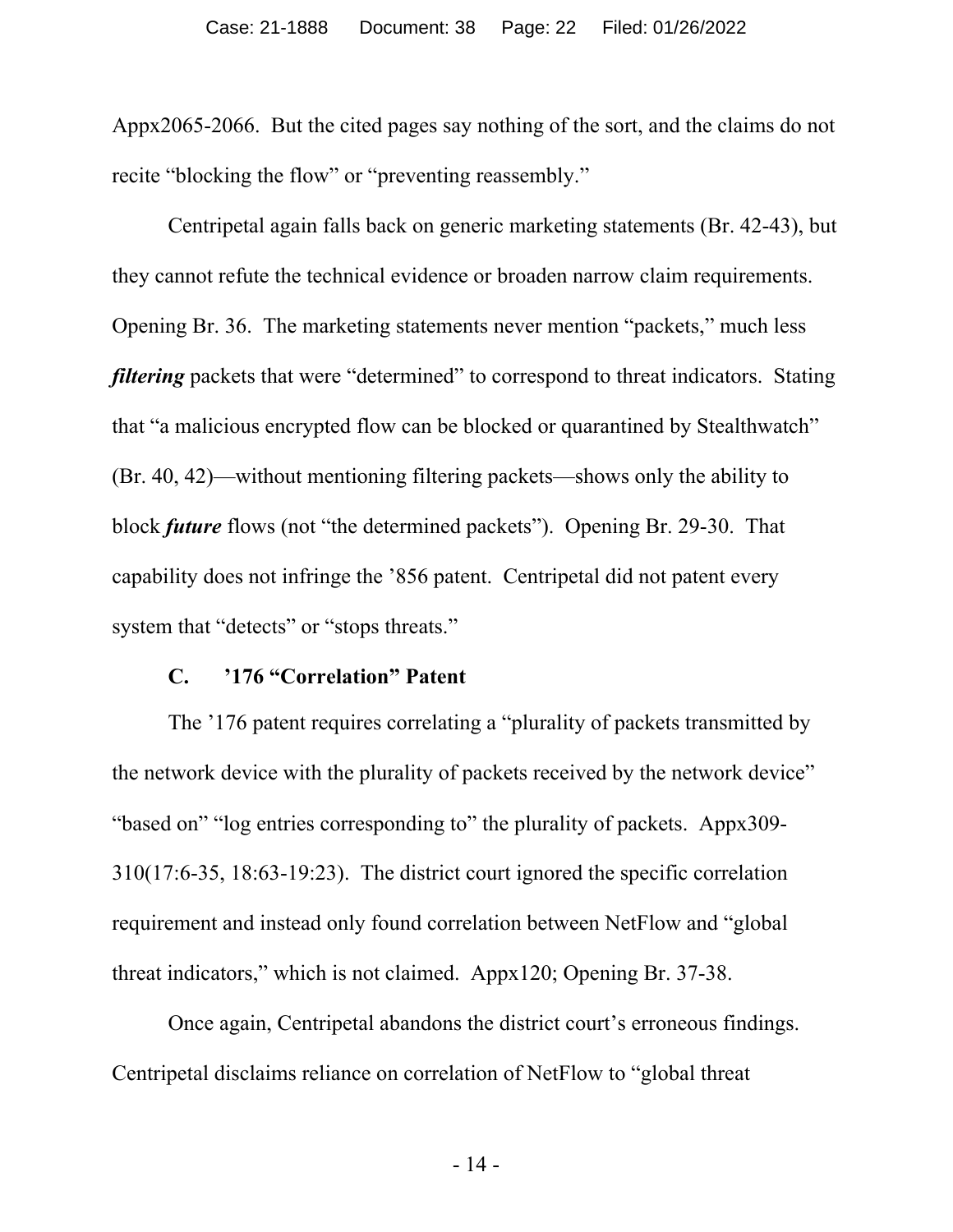indicators" (Br. 34-35) and on any correlation involving Syslog/WebFlow telemetry (Br. 38). Centripetal similarly abandons its expert's direct testimony and the three documents he invoked for the "correlate" limitation—two discussing correlation with Syslog/WebFlow (Appx5182; Appx5210; Appx1995-1999(995:22-999:5)), the third discussing correlation of "threat behaviors seen in the enterprise with those seen globally" (Appx5222; Appx1994-1995(994:2- 995:21)). Centripetal advances only new theories, and none has merit.

*Stealthwatch's analysis of packet flows:* Centripetal, citing a statement from the court, asserts that Stealthwatch performs the claimed correlation because it "correlate[s] NetFlow within the network between multiple devices in order to recognize normal traffic patterns." Br. 35 (citing Appx120-121). But correlating NetFlow (not "packets") vaguely "within the network" is not the same as correlating "packets received" by a network device with "packets transmitted" by that device based on their "log entries," as the claims require. Appx309- 310(17:19-25, 19:7-13). Moreover, the court's statement relied on a document providing that Stealthwatch "correlates threat behaviors seen in the local environment with those *seen globally*"—which Centripetal does not argue practices the claims. Appx120-121 (quoting Appx5150). That Stealthwatch correlates local threat behaviors with those "seen globally" does not demonstrate that it correlates "packets received" by a device with "packets transmitted" by a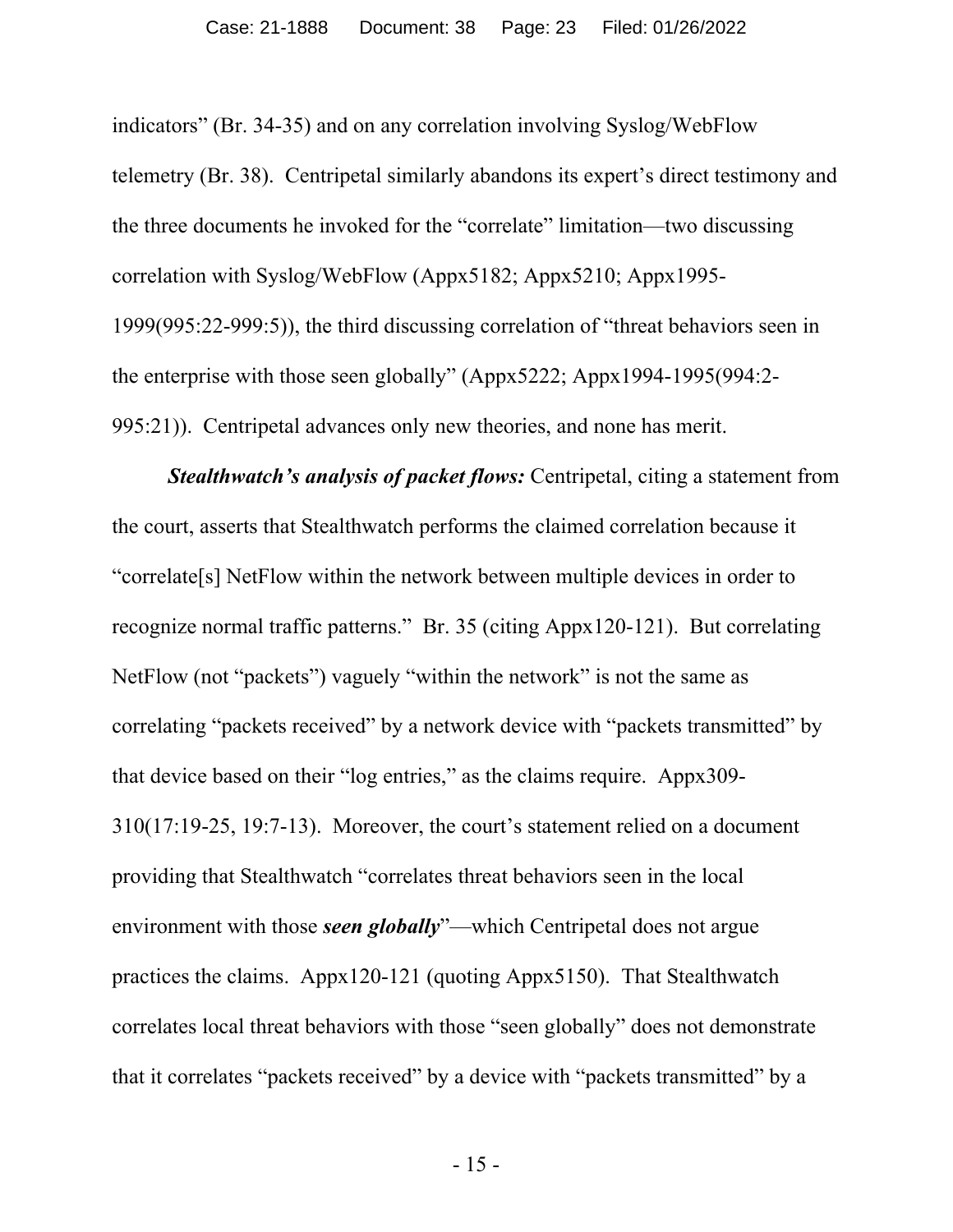device, much less that it performs that correlation based on "log entries." Even Centripetal's expert did not contend that the court's cited document showed the claimed correlation. Appx1993-1999(993:19-999:15).

Centripetal also cites the post-judgment opinion's quotation of "a Stealthwatch document," which explained that Stealthwatch "will correlate flows from multiple devices and perform stitching and de-duplication action to provide a single bidirectional flow of the traffic end-to-end." Br. 35 (citing Appx248). The court's quotation was improper, as the page ("PTX-568 at Bates No. 270," Appx248) was not admitted into evidence. Had Cisco received notice and an opportunity to respond, Cisco would have explained that the "correlate[d] flows" referenced in the document are not "packets" (which are included in "traffic"), but rather "*accounting information* about the traffic," which means the statement does not show correlating "packets received" with "packets transmitted" by a particular "network device."

Centripetal further insists that Cisco's engineer Danny Llewallyn "confirmed that Stealthwatch collects *and correlates* NetFlow records from multiple Switches and Routers within a network." Br. 35 (citing Appx3152). Not so. Mr. Llewallyn merely agreed that the Stealthwatch flow collector can "get[] NetFlow records" from multiple routers/switches. Appx3152(2149:13-18). He did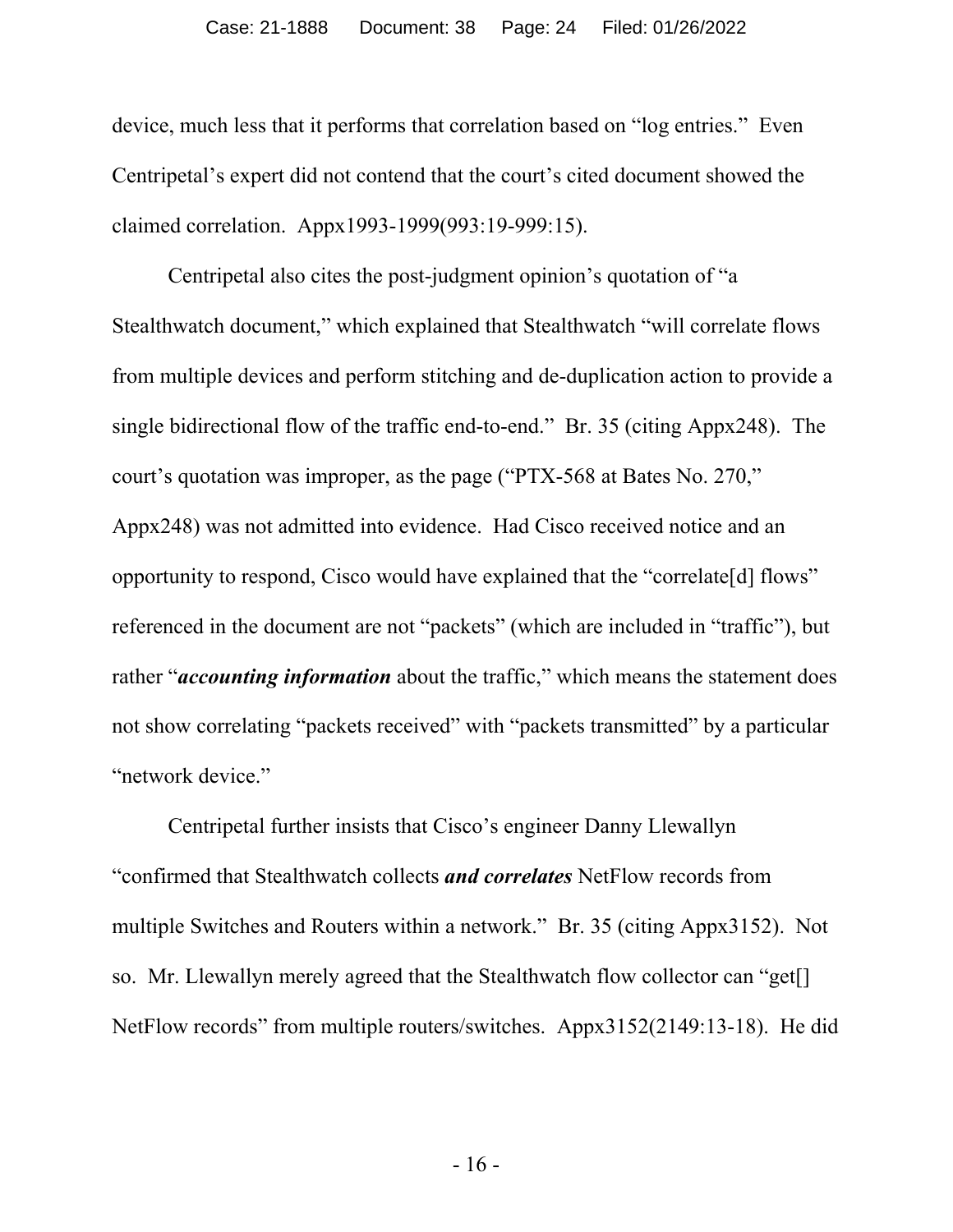not mention "correlat[ing]" received and transmitted packets or even correlating NetFlow records.

Centripetal also cites its expert's assertions that Stealthwatch correlates NetFlow "among itself" or correlates "ingress and egress [NetFlow] data." Br. 34- 35 (citing Appx2110(1109:7-14), Appx2117(1116:16-20)). But correlating NetFlow—which Centripetal admits is "not packets" (Br. 39)—is not correlating received and transmitted "packets." The expert's unsupported "conclusory testimony" cannot establish infringement. *Yoon Ja Kim v. ConAgra Foods, Inc.*, 465 F.3d 1312, 1320 (Fed. Cir. 2006).

*Stealthwatch's analysis of multiple devices:* Centripetal argues (Br. 35) that "Stealthwatch can utilize *ingress* reports from multiple devices to correlate all of the packets transmitted and received by each individual device." This new argument on appeal is also unsupported by Centripetal's expert, who relied on comparing *ingress and egress* log entries for a network device, not ingress-only log entries across multiple devices. *E.g.*, Appx1975-1978(975:2-978:10); Appx1984(984:1-4, 19-24); Appx1991-1994(991:18-994:1); Appx2109(1108:1- 18); *see also* Appx116 (district court stating that Centripetal's expert assumed "that the claims required that *one network device* generate logs on a packet['s] ingress and egress"). Nor did the district court make any such finding, and for good reason: the statement Centripetal quotes does not even mention packets, much less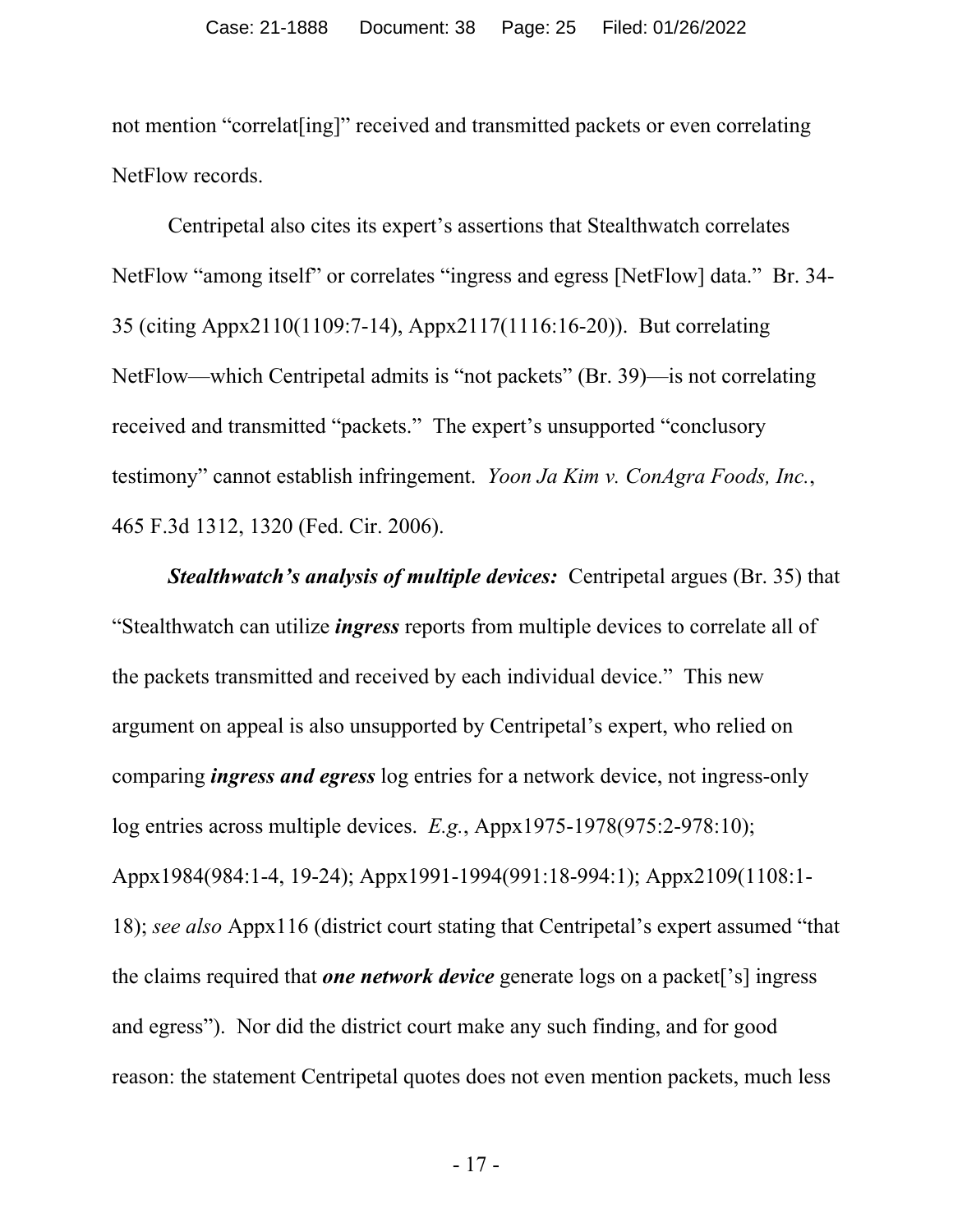correlating them. Appx5152 ("The Flow Collector usually only needs ingress export from all interfaces on the exporter to create interface traffic data for inbound and outbound traffic.").

After noting that multiple devices transmit NetFlow logs, Centripetal ventures yet another new theory: that "[c]orrelating all of these logs *necessarily* results in the correlation of NetFlow logs corresponding to packets received by a network device with NetFlow logs corresponding to packets transmitted from that device." Br. 36. This new theory fails. Centripetal cites only a generic NetFlow definition that says nothing about correlating logs, much less correlating received and transmitted packets. Appx5219. Centripetal essentially argues that "there are many logs; surely some must be correlated." Conclusory and speculative attorney argument cannot prove infringement. *AquaTex Indus., Inc. v. Techniche Sols.*, 479 F.3d 1320, 1329 n.7 (Fed. Cir. 2007) ("[E]xpert infringement testimony is generally required in cases involving complex technology.").

*Centripetal's single v. multiple device red herring:* Centripetal wrongly argues that Cisco seeks to limit the claims to a single device. Br. 36-37. But Centripetal's expert pressed the single-device theory (and only that theory) at trial. Appx116; Appx1977-1978(977:13-978:10). Moreover, Cisco's position is that its products do not practice the claimed correlation across *any number* of devices. Even if "the network device" comprises multiple devices, Stealthwatch does not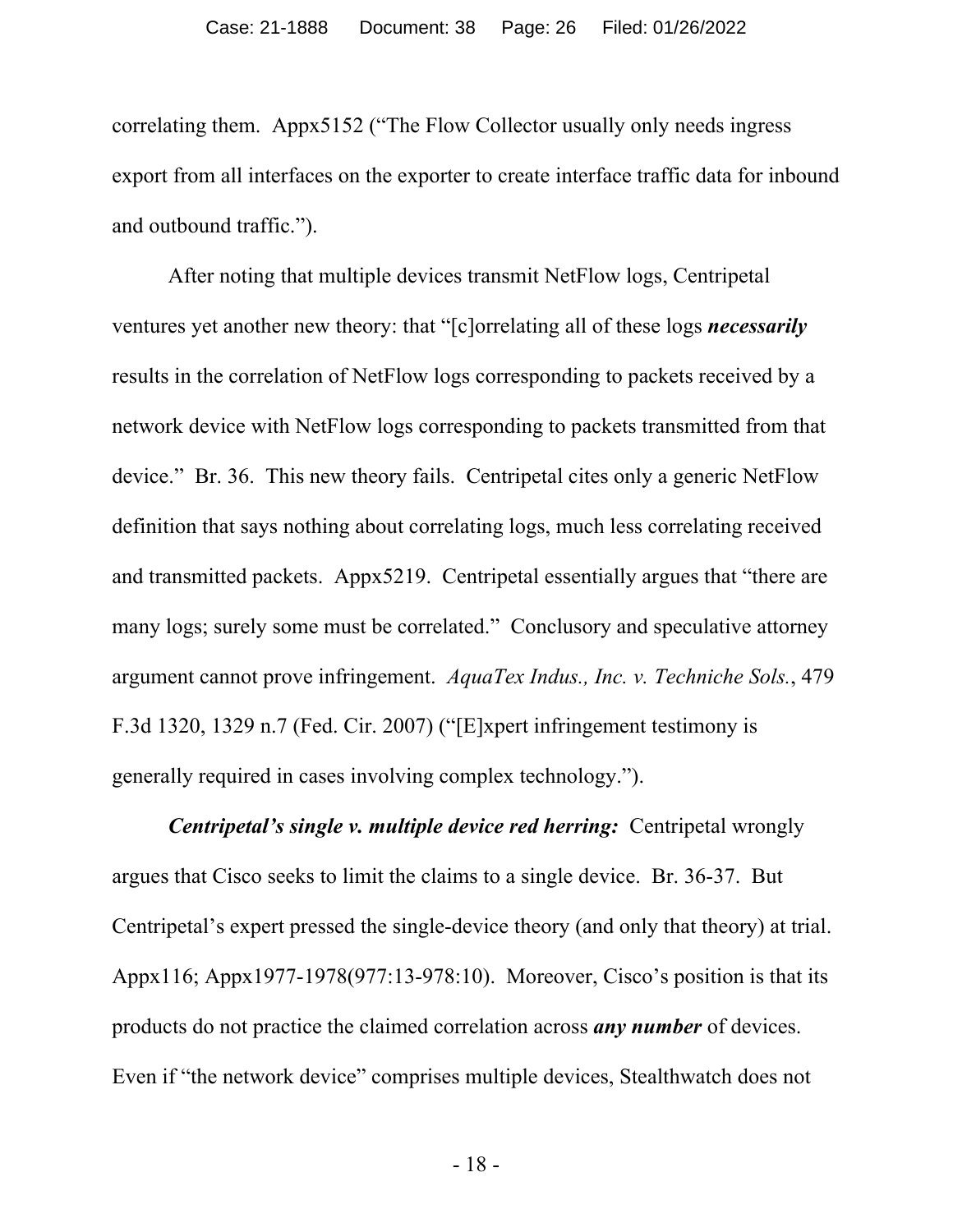"correlate" "packets transmitted by the network device" with "packets received by the network device," much less based on "log entries corresponding to" those packets.

#### **D. '193 "Forward or Drop" Patent**

Centripetal again attempts to broaden its claims to cover "preventing potentially compromised computers from exfiltrating sensitive data without the productivity costs of taking those machines completely offline." Br. 25. The '193 patent claims are narrower and require forwarding or dropping packets based on two specific inquiries: (1) the packets' source/destination ("from the first network to a second network" or "toward the third network"), *and* (2) whether the packets are "associated with [a] particular type of data transfer." Appx325(14:13-20, 25- 34).

A "first stage" inquiry into packets' source/destination does not infringe by itself. Centripetal does not deny that such network-permission schemes blocking a source computer from communicating with a destination computer were long known. Opening Br. 45. In defending the claims' validity, Centripetal thus relied on the "second-stage" inquiry, asserting that the patent "does not **only** disclose" blocking a packet based on source/destination, but "also introduced the concept of applying an operator that can determine whether the packet is associated with a particular type of data transfer." Appx5682 (emphasis Centripetal's); *see also*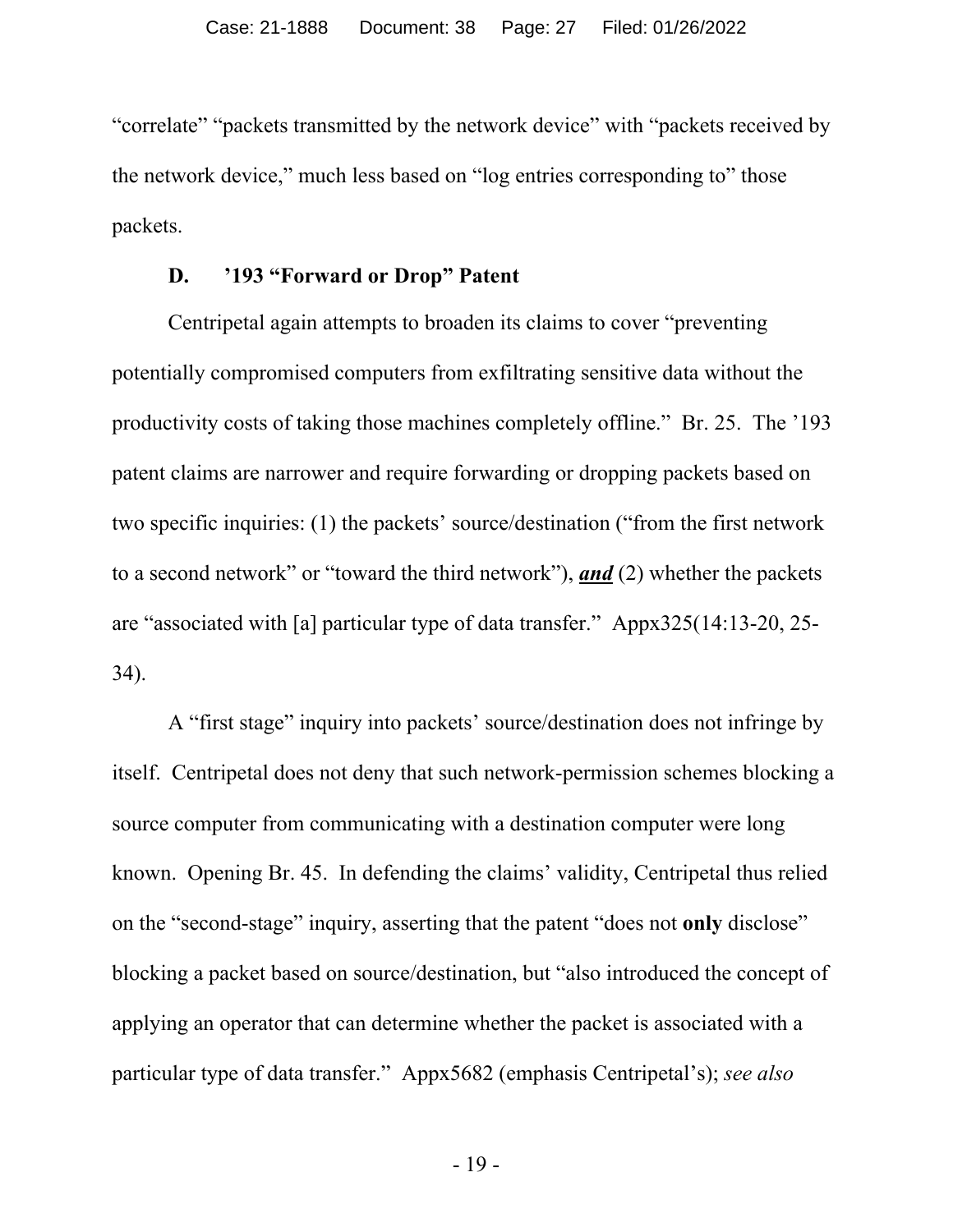Appx5680 ("[D]angerous exfiltrations can be prevented on the basis of (1) detecting communications between two identified resources … and (2) using an operator to determine whether the rule allows for the 'particular type of data transfer."").

As Cisco showed, the accused products only filter packets based on the firststage inquiry, namely source/destination. A quarantined computer cannot communicate with a forbidden destination *at all*, regardless of the "particular type of data transfer" involved. Opening Br. 47-48. The district court made no contrary finding. Even Centripetal's summary (Br. 26) mentions only the first-stage inquiry into a packet's *destination*, differentiating between "transfers involving *networks* with sensitive information" and "transfers involving *other networks*, such as the Internet."4

Centripetal does not defend the district court's reasoning, which improperly read out the claims' second-stage inquiry into a "particular type of data transfer." Opening Br. 48. Centripetal instead insists that its expert testified that Cisco's products blocked or allowed access "to certain types of data." Br. 27 (citing

<sup>&</sup>lt;sup>4</sup> Centripetal tries to twist Cisco's words to "concede<sup>[]</sup> infringement" (Br. 29), but Cisco's position was always that ISE's quarantine rule blocks a computer from accessing *all* data (sensitive or unsensitive) from one network, and allows it to access *all* data (sensitive or unsensitive) in a different network—the determination is based on source/destination only, not the "particular type of data transfer."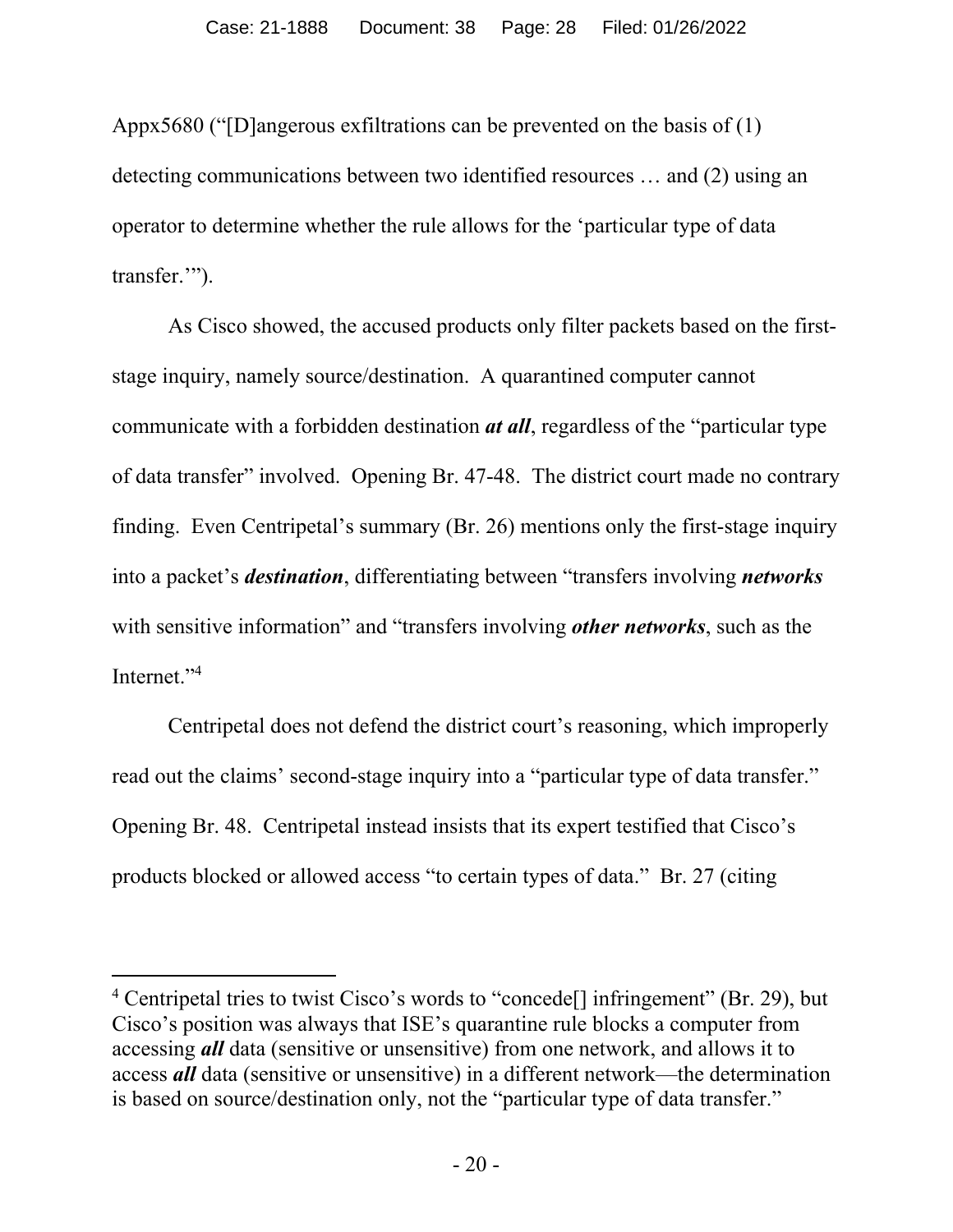Appx1547-1548). But the expert discussed access based only on *destination*, not type of data transfer: "while this supplier has been quarantined and so therefore cannot access *certain other networks* … they're allowed to go out to *another network*, out on the Internet." Appx1541(541:18-25). The relevant exhibit (Appx5147; Appx134) likewise shows multiple internal blocked *destinations* ("Shared Server," "High Risk Segment," etc.) and one permitted external *destination* ("Internet"). Nowhere did Centripetal's expert explain how the determination to drop a "first portion of packets" could be based on the claimed "particular type of data transfer."

Centripetal cites (Br. 27) its expert's discussion of a separate claim element (apart from first-stage and second-stage filtering) that a "*second* portion of packets" be forwarded "without applying those packet filtering rules that prevent *that type* of data transfer." Appx1548(548:8-10). But as the immediately preceding testimony shows, the expert's words "that type of data transfer" referred only to the first-stage inquiry into the packets' destination. Appx1548(548:1-5) (packet allowed where "headed to a third network, a safe network instead of a second network, a dangerous network"). In other words, what Centripetal's expert called "that type of data transfer" was simply communication with a forbidden destination. This passage confirms Cisco's point: the expert improperly collapsed the second-stage inquiry into the first, as did the district court.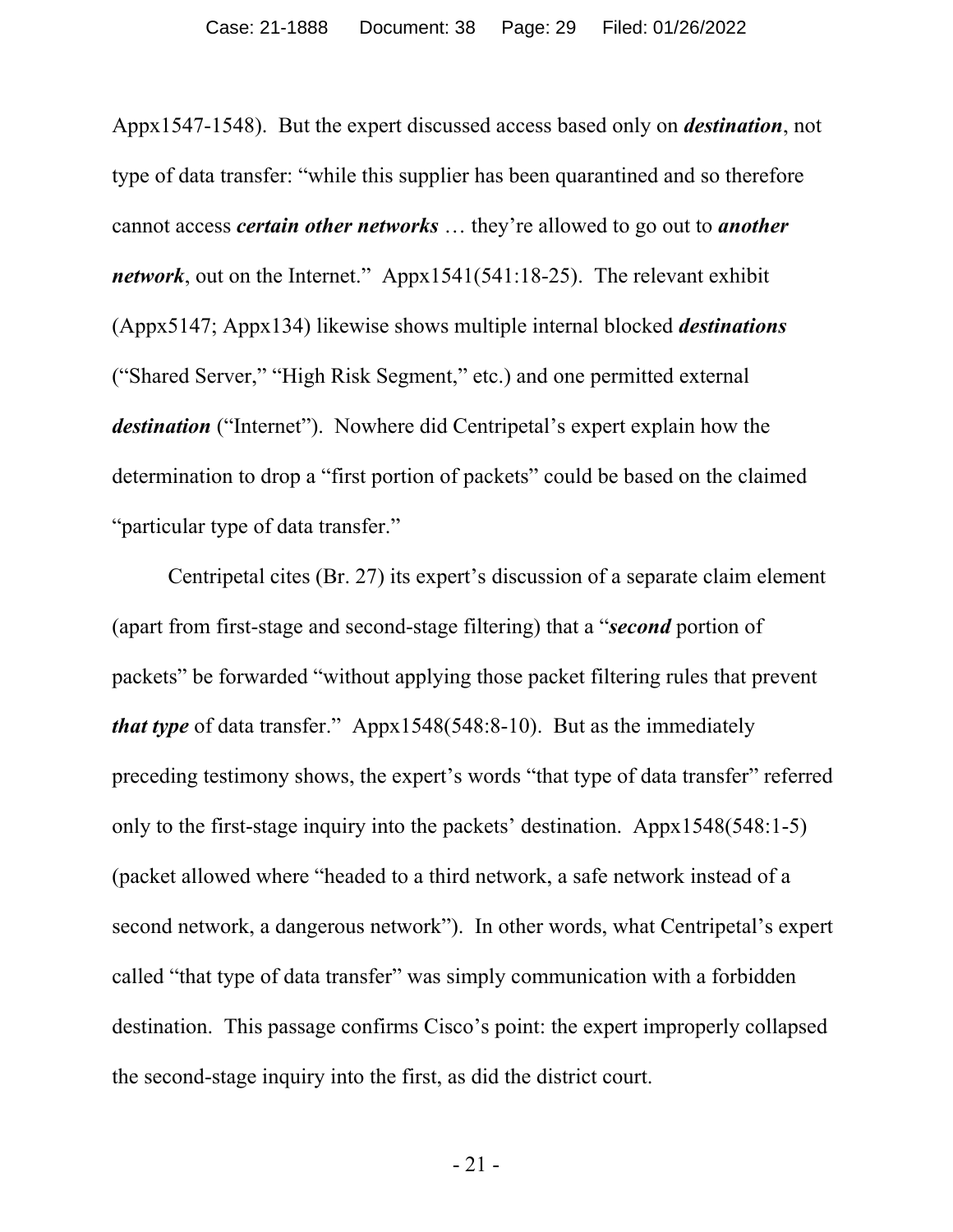Contrary to Centripetal's assertion (Br. 29), Cisco does not "import" limitations such as "GET" or "PUT" methods. Rather, Cisco seeks to enforce the limitations already recited, which require that packets be allowed or blocked based on a "particular type of data transfer"—if not GET/PUT methods, then some other "type." Cisco's products do not do that, and neither Centripetal nor the district court cited any contrary evidence.

Centripetal instead offers another brand-new argument, namely that Cisco's devices "can *selectively* block network traffic between the same source and destination" based on "'information that is included in the 5-tuple [information in the packet header],' such as the port and protocol." Br. 27 (quoting Appx130; emphasis and alteration Centripetal's). The district court did not find infringement on that basis. The court discussed the "5-tuple" only as showing the packet's *source and destination*. Appx134 ("the 5-tuple information in the header of the packet, *such as the source* of the packet's origin and/or *the destination* to which it is being transmitted, is the operative data being used to determine the packet's SGT").

The patent itself defeats Centripetal's effort to treat "5-tuple information" as bearing on the second-stage determination of a "particular type of data transfer." The specification explains that the "5-tuple of IP packet header field values and transport protocol" is considered at the "*first* stage," not the second.

- 22 -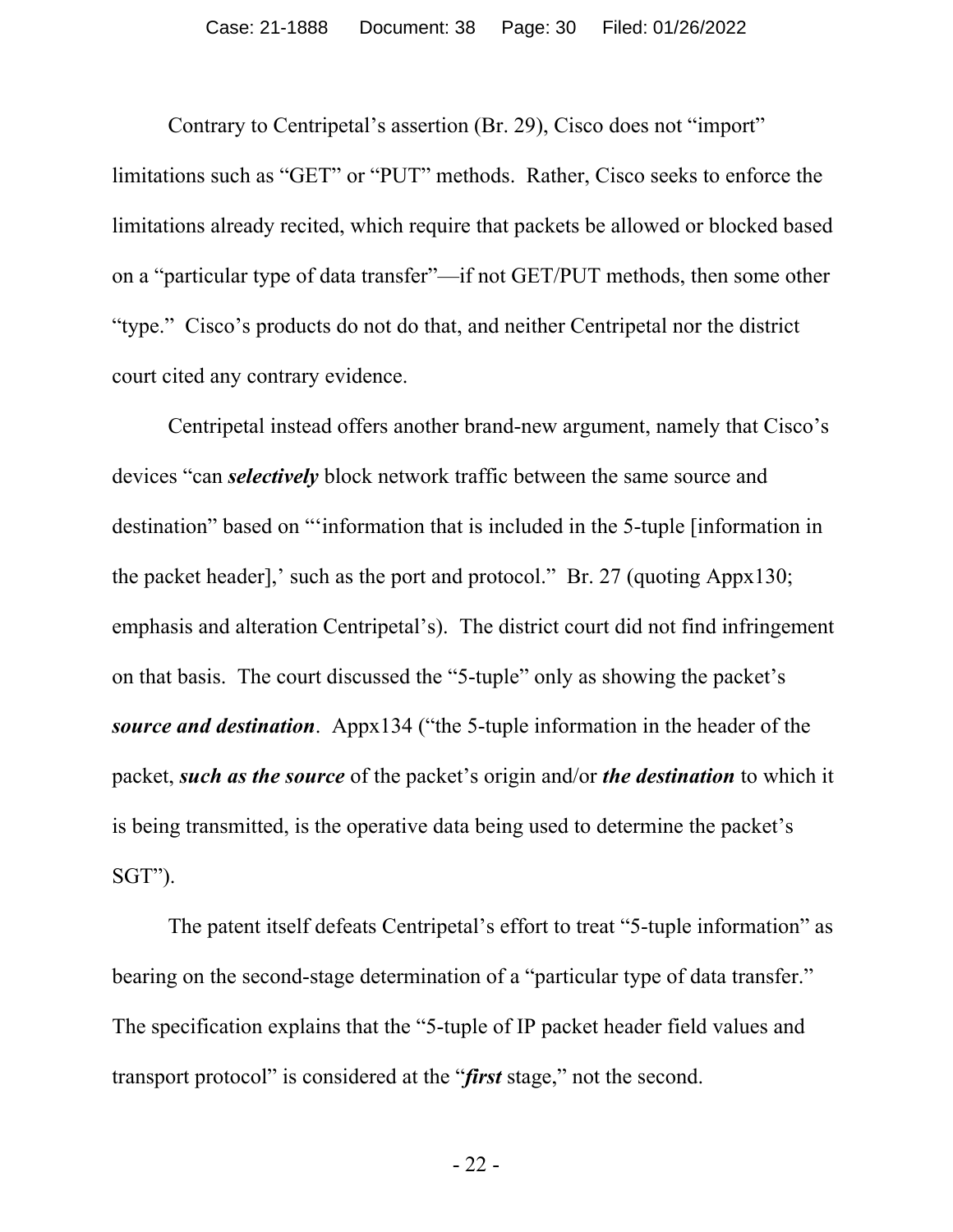Appx322(8:39-51). When opposing IPR, Centripetal confirmed that, for "each independent claim," the 5-tuple's "protocol" is part of the "*first*" stage. Appx5681 (emphasis Centripetal's); *see also* Appx5680 (the first stage considers the "5 tuple," and "**the second stage**" considers "the specific method or type of communication" (emphasis Centripetal's)). Because Cisco's devices only consider packets' source/destination, not any "type of data transfer," they cannot practice that limitation.

Even if Centripetal's new contention were correct that "port and protocol" information from the 5-tuple could bear on the "particular type of data transfer," this theory would still fail for a separate reason: Centripetal would have to show that Cisco's devices use the first-stage source/destination determination to apply either a "first operator" "configured to drop packets associated with the particular type of data transfer," or a "second operator" "configured to forward packets not associated with the particular type of data transfer." Appx325(14:17-20, 32-34). Centripetal identifies no evidence that Cisco's products drop or forward packets headed for a forbidden destination only after making a further port/protocol determination. Again, as the court repeatedly found (Opening Br. 44-45, 47-48), Cisco's accused products block *all* traffic from an unpermitted source or to an unpermitted destination. Nothing else in the 5-tuple changes that. Accordingly,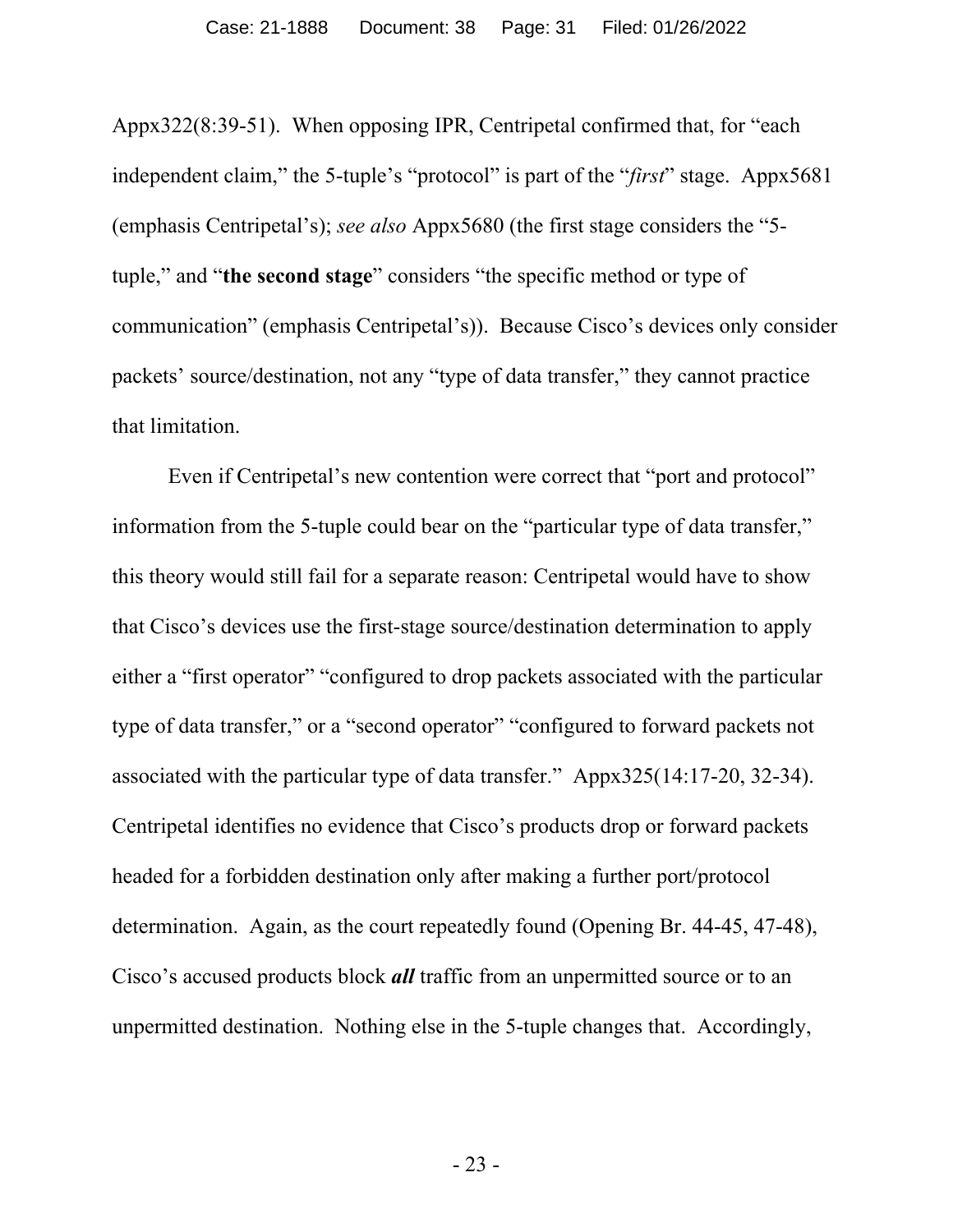Cisco's products do not practice the "first operator" or "second operator" limitations either—another reason they do not infringe.

#### **III. THE DAMAGES AWARD SHOULD BE VACATED**

## **A. Neither Centripetal Nor The District Court Adequately Apportioned The Royalty Base**

Centripetal does not deny that its expert, Dr. Striegel, included in his royalty base both non-infringing functions and generic components like processors that Centripetal did not invent. Br. 51-56. Centripetal fails to justify this lack of apportionment.

Centripetal leads with yet another new theory—that apportionment was "built in" to the Keysight settlement's rate such that it could apply to Cisco's entire product revenue without further adjustment. Br. 45-46. But such "built-in" apportionment requires the plaintiff to "*offer[] evidence* that … principles of apportionment were effectively baked into" the license at issue, and that the hypothetical negotiation is "highly comparable" such that no further apportionment is required. *Vectura Ltd. v. GlaxoSmithKline LLC*, 981 F.3d 1030, 1040-1042 (Fed. Cir. 2020) (built-in apportionment applied to license that (1) the parties had negotiated prior to litigation and (2) defendant's expert admitted "was a very close comparable"). Here, Centripetal's expert conceded that the Keysight rate was *not*  apportioned, and further apportionment "is appropriate." Appx2567(1564:9-10), Appx2568(1565:3-4), Appx2570(1567:2-6). Moreover, Cisco's damages expert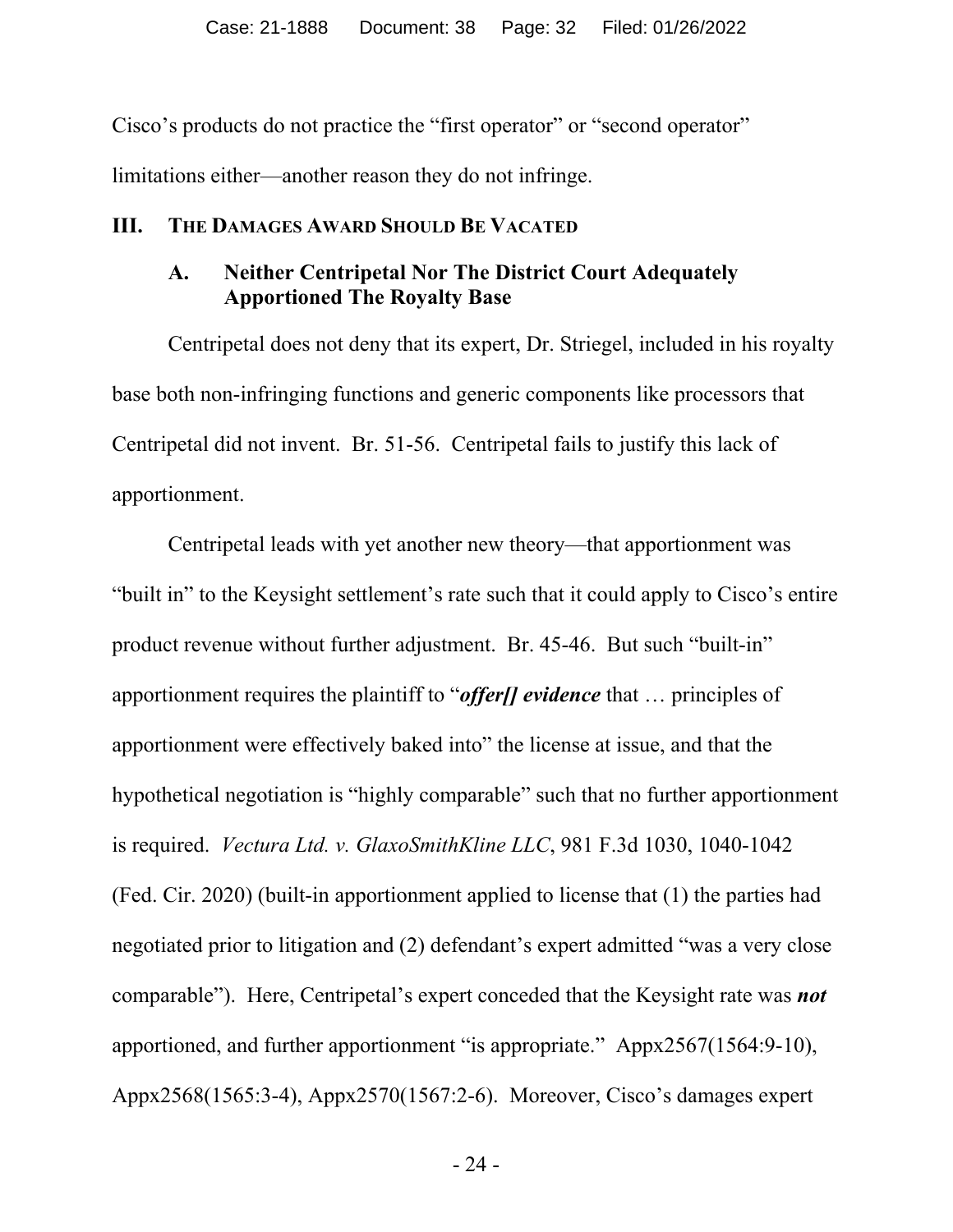showed the Keysight settlement was *not* comparable. *See* Opening Br. 56-57; *infra* p. 26.

Centripetal also attempts to reframe the court's (improperly) apportioned royalty base as a supposedly apportioned royalty rate, then argues no apportionment of the base was required. Br. 46. But that conversion reveals nothing about whether the "ultimate combination of [the] royalty base and royalty rate … reflect[s] the value attributable to the infringing features of the product and no more." *MLC Intellectual Prop., LLC v. Micron Tech., Inc.*, 10 F.4th 1358, 1373 (Fed. Cir. 2021) (quotation marks omitted).

Centripetal's efforts to defend the district court's actual reasoning fail. Centripetal does not dispute that the court awarded Centripetal the value of toplevel functions even where the documents Dr. Striegel relied upon defined a function in terms of non-infringing subfeatures. Opening Br. 53 (discussing "Advanced Security"). Moreover, Centripetal admits that the court's royalty base included generic components like processors that Centripetal did not invent or improve, do not infringe, and were not part of the Keysight royalty base. Br. 48; *see also* Opening Br. 53 (Centripetal's expert also counted generic concepts of "routing capability" and "switching capability" in calculating royalty base). Centripetal's expert conceded that the patents did not claim "a new and improved" type of processor, Appx2418(1415:16-21), or otherwise make the processor—or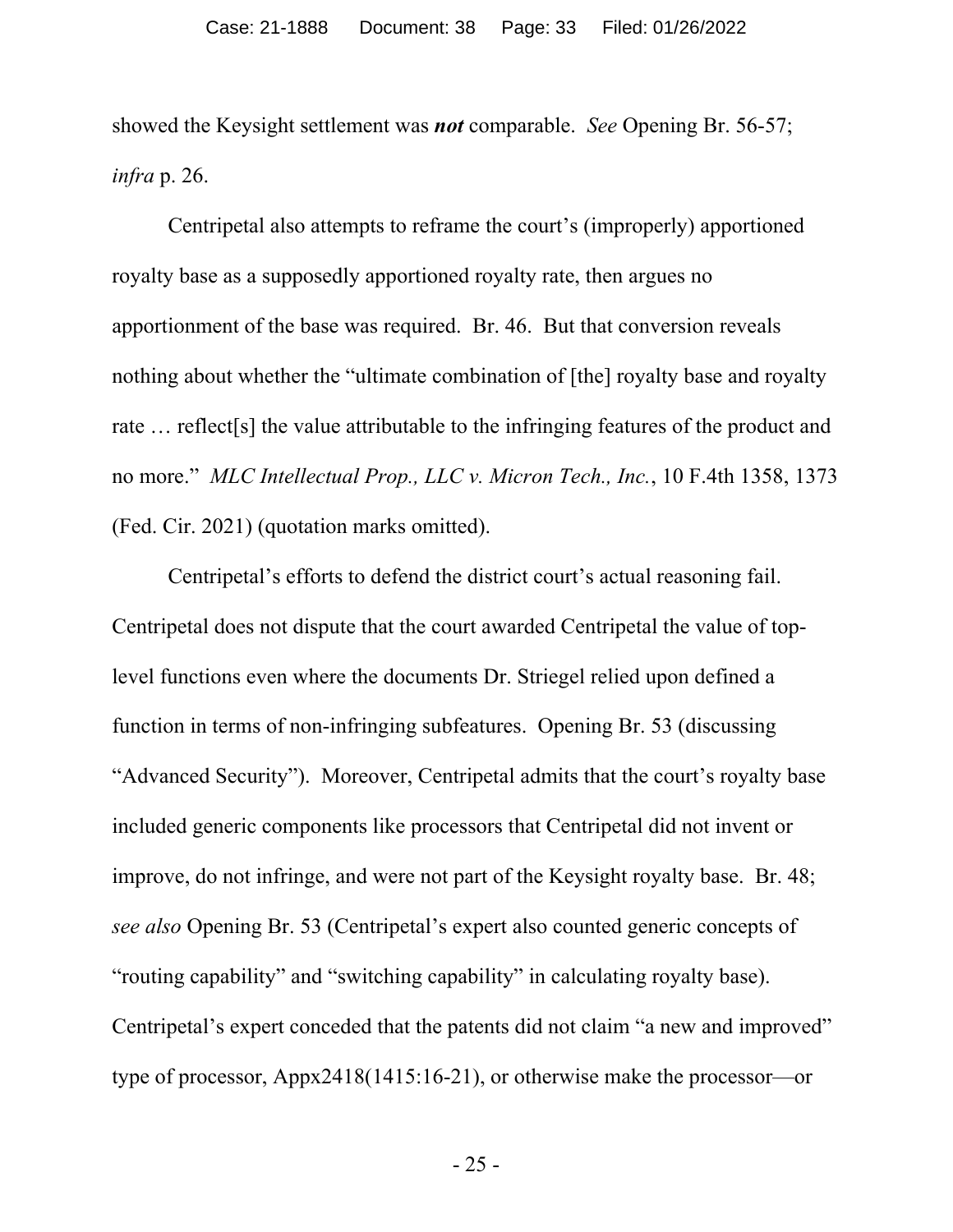## **CONFIDENTIAL MATERIAL FILED UNDER SEAL REDACTED** Case: 21-1888 Document: 38 Page: 34 Filed: 01/26/2022

any other generic feature—"more valuable," *AstraZeneca AB v. Apotex Corp.*, 782 F.3d 1324, 1338 (Fed. Cir. 2015). He contended only that the processor must be powerful enough to "deliver[] the benefits of the patent." Appx2418- 2419(1415:19-1416:8). Even if a conventional feature is a necessary part of an asserted claim, the patentee must still "adequately and reliably apportion[] between the improved and conventional features of the accused [product]." *Omega Patents, LLC v. CalAmp Corp.*, 13 F.4th 1361, 1377 (Fed. Cir. 2021) (quotation marks omitted).

Centripetal also parrots the district court's misunderstanding of *Finjan, Inc. v. Blue Coat Systems, Inc.*, 879 F.3d 1299, 1313 (Fed. Cir. 2018); *see* Br. 46-47, 49. Finjan's expert identified features that *actually infringed*, whereas (as Centripetal tacitly admits) Dr. Striegel pointed only to "functions" he said "related to" (Br. 49) or "play[ed] a role in" infringement (Br. 50).

#### **B. The Royalty Rate Was Improperly Based On A Single, Inapposite License**

It is undisputed that the district court's 10% royalty rate came directly from the Keysight settlement agreement, which involved a different company, a different accused product, different trial circumstances, and far more patents (

license details

) than the four at issue here.

Opening Br. 56-57.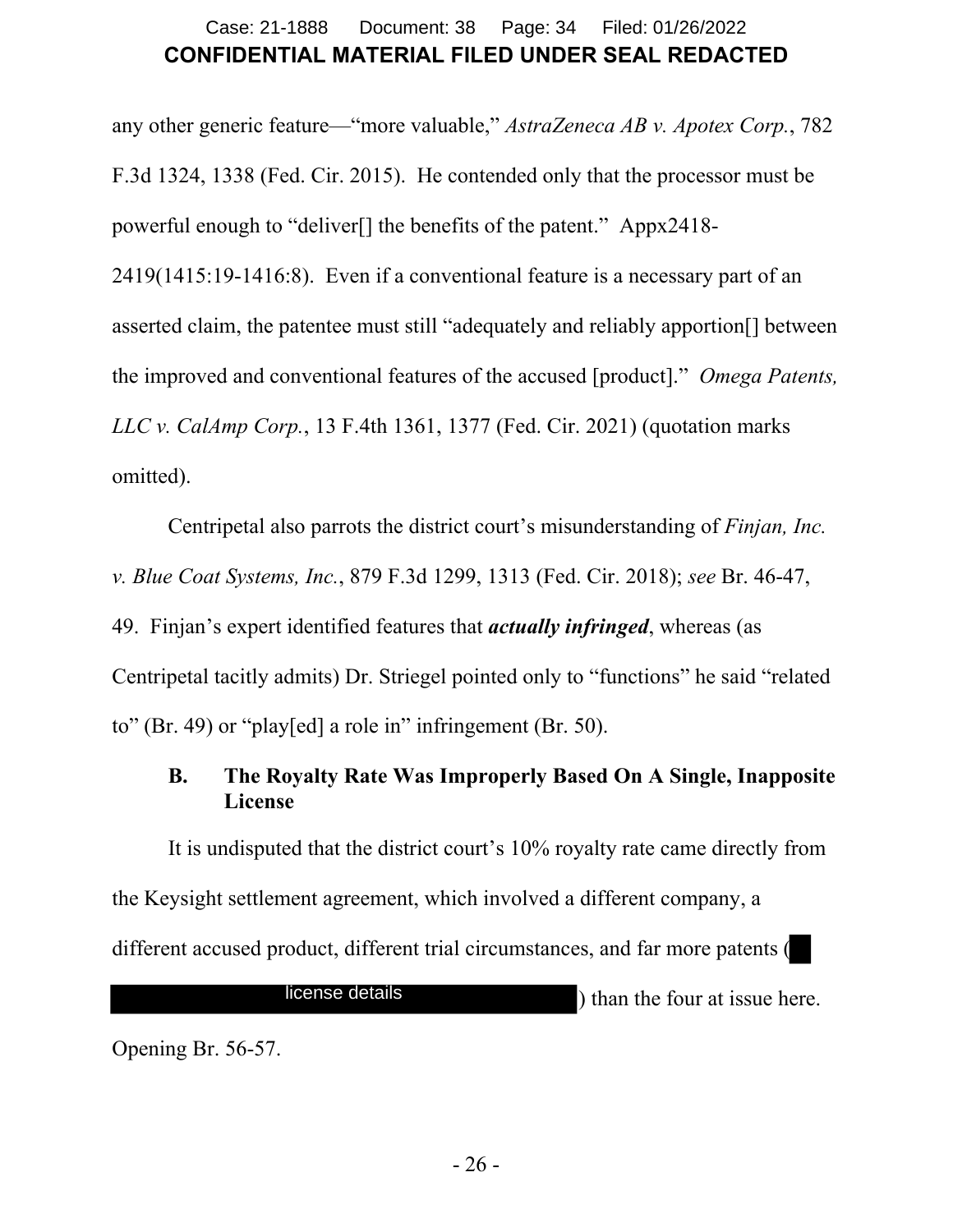Centripetal asserts (at 44-45) that the court "accounted for" the Keysight settlement's higher number of patents, but cannot deny that the court did not *adjust* the rate. Appx173; Appx185. Beyond "merely identif[ying]" that a prior license included more patents, the patentee must "*account* for [that] distinguishing fact[]" by adjusting the royalty accordingly. *Omega*, 13 F.4th at 1381. This Court recently reversed a similar "glaring[]" error and should do likewise here. *Id.* at 1380-1382.

#### **C. Reversal Or Vacatur On Infringement Compels Remand On Damages And Other Awards**

As Cisco explained—and Centripetal does not deny—(1) if any underlying patent is held not infringed, the normal practice is a new damages trial, and (2) if there is a new damages trial, the ongoing royalty and prejudgment interest awards must be vacated. Opening Br. 57-58. Centripetal contends (Br. 51-52) that the royalty *base* could be subdivided patent-by-patent. But that misses the key point the parties would not have agreed to a 10% *rate* for, *e.g.*, the '193 patent alone. *See supra* pp. 26-27; Opening Br. 23 n.5.

#### **IV. THE WILLFULNESS AND ENHANCEMENT FINDINGS SHOULD BE VACATED**

The district court wrongly collapsed willfulness and enhancement, which are separate legal inquiries. Opening Br. 58-59. It erroneously believed that "there is no requirement that the court find egregious conduct to award enhanced damages." Appx196. In fact, the law "limit[s] the award of enhanced damages to egregious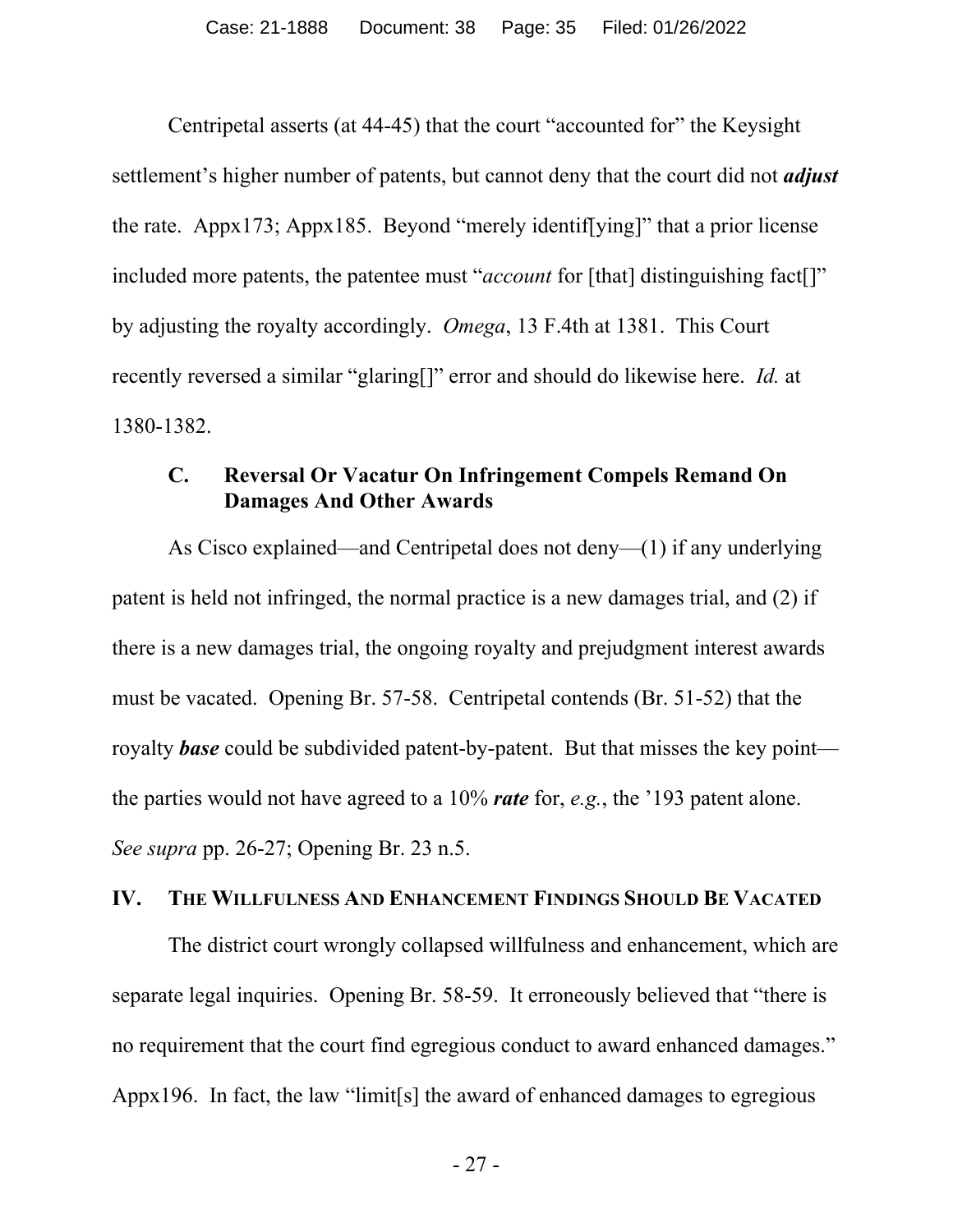cases of misconduct beyond typical infringement," *Halo Elecs., Inc. v. Pulse Elecs., Inc.*, 136 S. Ct. 1923, 1935 (2016), and enhancement requires finding "egregious *infringement* behavior," *id.* at 1932. Only *after* "infringement behavior," not other conduct, is found egregious can the *Read* factors inform the enhancement amount. But the court's egregiousness finding relied on considerations wholly irrelevant to "infringement behavior," such as Cisco's size, financial condition, and trial presentation*.* Appx199-204. That legal error—which Centripetal does not defend—requires reversal.

#### **A. Cisco Did Not Copy**

Centripetal does not address the numerous instances in which the district court read documents out of context in making its "copying" finding. Opening Br. 59-62. Instead, Centripetal adopts the same strategy, referring generally to "functionalities" and "algorithms" (Br. 55-56) without identifying *anything specific* of Centripetal's that ever made its way into Cisco's products. For example, Centripetal asserts that it gave Cisco information on, and algorithms specifically implementing, each asserted patent at a February 2016 meeting. Br. 7. Centripetal's record citations belie its argument.

Jonathan Rogers, who claimed to have "describe[d] Centripetal's patented filter algorithms," confirmed that this meant providing only high-level information. Appx2222-2225(1220:9-1223:22). He stated that he discussed the RuleGATE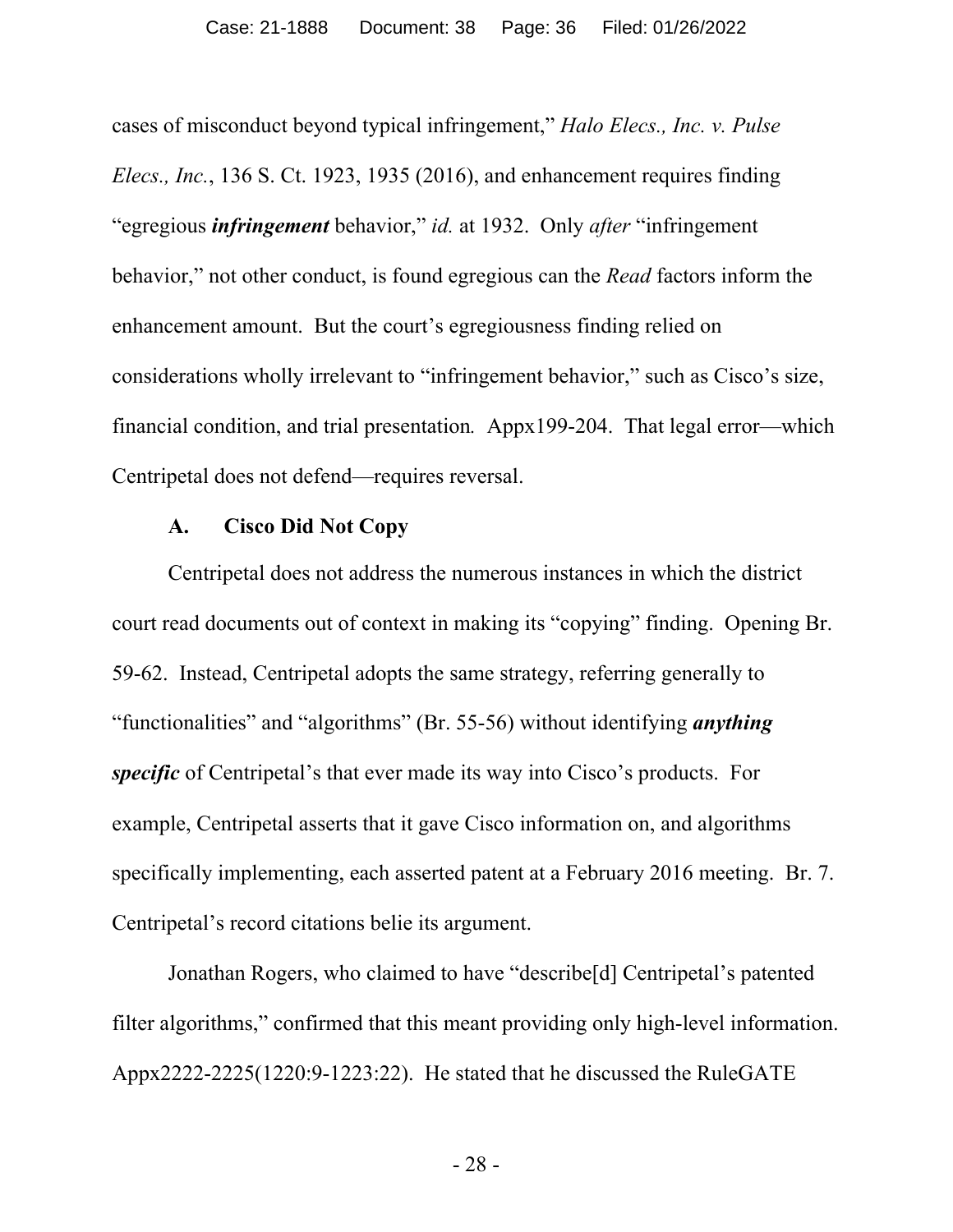"system's functions" with Cisco, admitted that no "source code" changed hands, and did not identify any actual algorithms provided. Appx2281-2283(1279:17- 1281:16). Two other witnesses—both former Centripetal employees—confirmed that no "confidential information," Appx5897-5898(33:4-34:25), or core filtering algorithms, Appx5877(81:14-18), were shared. Merely stating that Centripetal had patented "algorithms" or discussing high-level functions is not the same as *providing* source code or algorithms to Cisco. Centripetal did not do either.

This is confirmed by the February 2016 meeting materials, which provided no details about the patented technology, but instead focused on RuleGATE's ability to quickly apply millions of rules inline. Appx5127 (Centripetal describing its solution as "I/O of 30 million packets per second" and "[f]ilter against 5 million+ complex IOCs"). Cisco attendees described Centripetal's presentation similarly. Appx5055 ("[M]ost of their intellectual property lays in the claim that given 'n' amount of signatures (they call them rules) they are able to instrument them in an inline device."). But Cisco is not accused of copying that technology or infringing any patents on it. Appx3824-3825(2816:22-2817:25); Appx5053-5056. The court's disregard of this uncontroverted evidence was clear error.

The court also erred by ignoring Cisco's unrebutted testimony about its own technical development long before meeting Centripetal. Appx2762-2783(1759:7- 1780:23). David McGrew testified without contradiction that ETA is "directly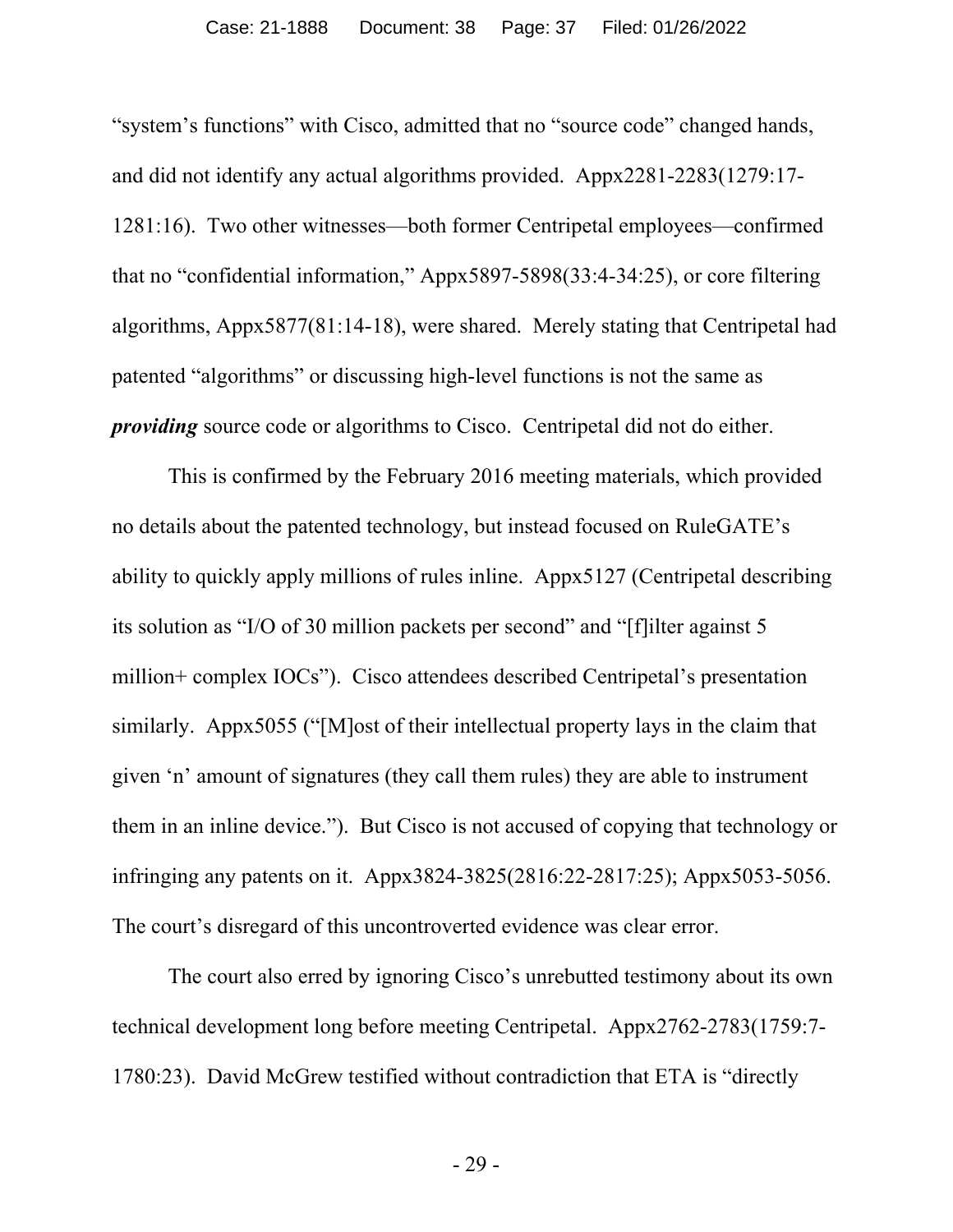based on" his research and development. Appx2785(1782:6-15). Multiple documents—unaddressed by the court—corroborate ETA's development before any Cisco-Centripetal interaction. Appx5052; Appx5694-5698; Appx5699-5701; Appx5797-5798; Appx5832. By contrast, Centripetal still cannot articulate *what* in ETA was supposedly copied from Centripetal.<sup>5</sup>

## **B. The Case Was Close**

As in *Polara Engineering Inc v. Campbell Co.*, 894 F.3d 1339, 1355 (Fed.

Cir. 2018), the district court devoted a single paragraph to the closeness of the case. Appx202. The court did not consider, much less "weigh" (Br. 59), Cisco's success at trial and in IPRs on seven of the eleven originally-asserted patents.<sup>6</sup> At minimum, the court did not sufficiently explain why the factor "weighs heavily in favor of enhanced damages." Appx202; *Polara*, 894 F.3d at 1355.7

<sup>&</sup>lt;sup>5</sup> Contrary to Centripetal's assertion (Br. 54-55), Cisco did "dispute" the other *Read* factor findings, which revolved around the copying claims. Opening Br. 59; Appx200-203. This requires at least a remand to reconsider the issue without unsupported copying accusations.

<sup>&</sup>lt;sup>6</sup> Further confirming the reasonableness of Cisco's positions, a German court, finding the district court's reasoning "not convincing," recently held that Cisco did not infringe patents related to the '806 and '176 patents, on grounds indistinguishable from Cisco's arguments here. *Centripetal Networks, Inc., v. Cisco Sys. Inc.*, Regional Court of Düsseldorf, Nos. 4b O 33/20, 4b O 76/20 (Dec. 10, 2021).

<sup>&</sup>lt;sup>7</sup> Centripetal's waiver suggestion (Br. 57) lacks merit. Cisco was not required to move under Rule 52(b) on an issue the district court decided against it. The *Polara* defendant did not file a Rule 52(b) motion at all. *See Polara Eng'g Inc. v. Campbell Co.*, 8:13-cv-7 (C.D. Cal.).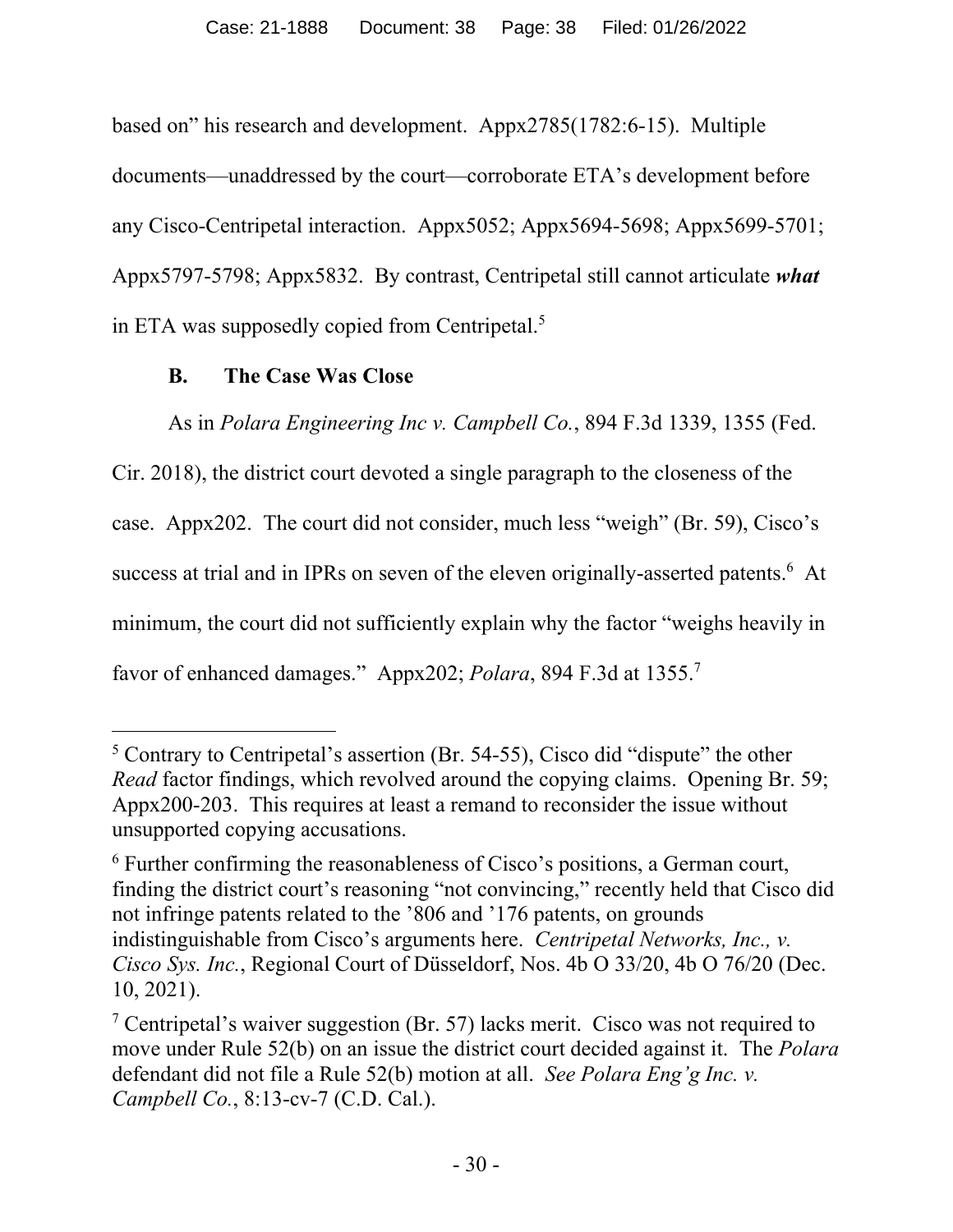#### **V. THE JUDGMENT SHOULD BE VACATED BECAUSE THE DISTRICT JUDGE WAS STATUTORILY DISQUALIFIED**

Centripetal trivializes behavior recognized at the profession's highest levels as a breach of a judicial officer's ethical requirements. *See* Chief Justice John G. Roberts, Jr., 2021 Year-End Report on the Federal Judiciary at 3 ("[F]ederal judges [who] participated in … matters involving companies in which … their families owned shares … violated an ethics rule[.]").

This is not a situation in which the court took immediate measures upon discovering a financial interest. The judge initially disclosed the stock ownership only "for the information of both counsel," without proposing or taking any steps. Appx18320. Centripetal encouraged inaction by stating the same day that it had no objection. Appx18323. Only after Cisco moved for recusal did the judge announce placing the stock in a blind trust. Appx18576-18578. Allowing a multibillion-dollar judgment to stand in these circumstances would send the message that statutory violations trigger no consequence—an outcome that would "produce injustice in other cases" and "undermin[e] the public's confidence in the judicial process." *Liljeberg v. Health Servs. Acquisition Corp.*, 486 U.S. 847, 864 (1988).

Centripetal does not deny that, once the judge learned of the stock ownership, 28 U.S.C. §455(b) required recusal unless the interest was "divest[ed]" under §455(f). No divestiture ever occurred, because the judge's wife was never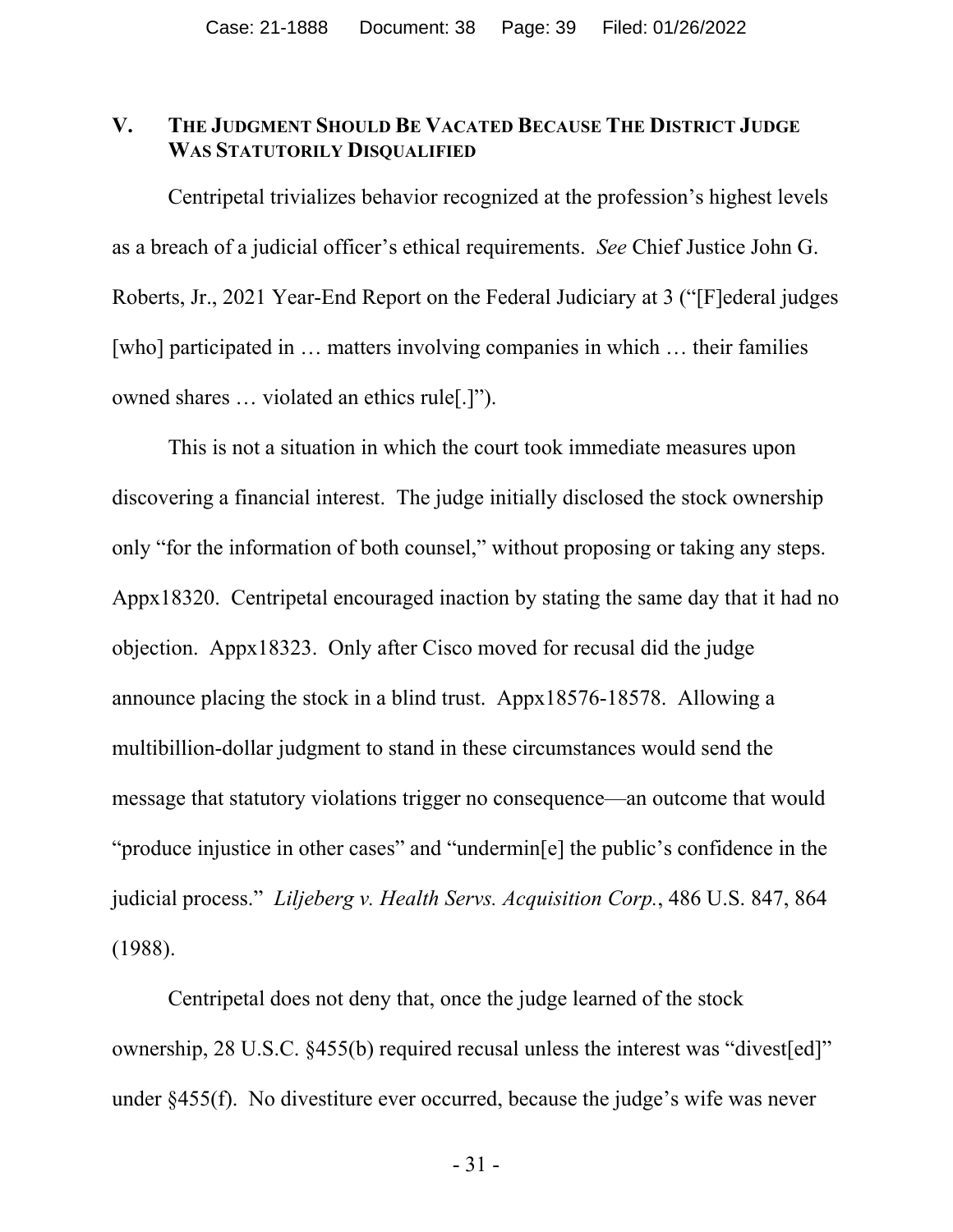"deprive[d] or dispossess[ed]" of the financial interest. *Webster's New World Dictionary* 400 (3d ed. 1988). While *control* over the stock was relinquished by placing it in a blind trust, the ownership interest remained. Cisco cited multiple sources showing that a blind trust is not a divestment. Opening Br. 65-66. Centripetal's sole contrary citation (Br. 60) is an unsupported assertion in a law review article.

Centripetal insists (Br. 61) that a blind trust qualifies as divestment under  $§455(f)$ , even though it does not deny that a blind trust violates the  $§455(c)$ obligation to keep informed about financial interests (Opening Br. 66). Centripetal's reading of the statute is nonsensical. Congress did not allow the safeharbor provision to be satisfied by violating a different provision. Rather, §455(f) applies only when the interest is "divest[ed]." A blind trust is a form of *investment*, not a divestment.

Nor can Centripetal manufacture an atextual safe harbor by arguing that the judge possessed "insider information," such that selling the stock before ruling in Centripetal's favor would have looked suspicious. Br. 12, 61, 63. Congress created no such exception. Rather, it expected that judges would avoid such situations by obeying §455(c) and keeping informed about their families' financial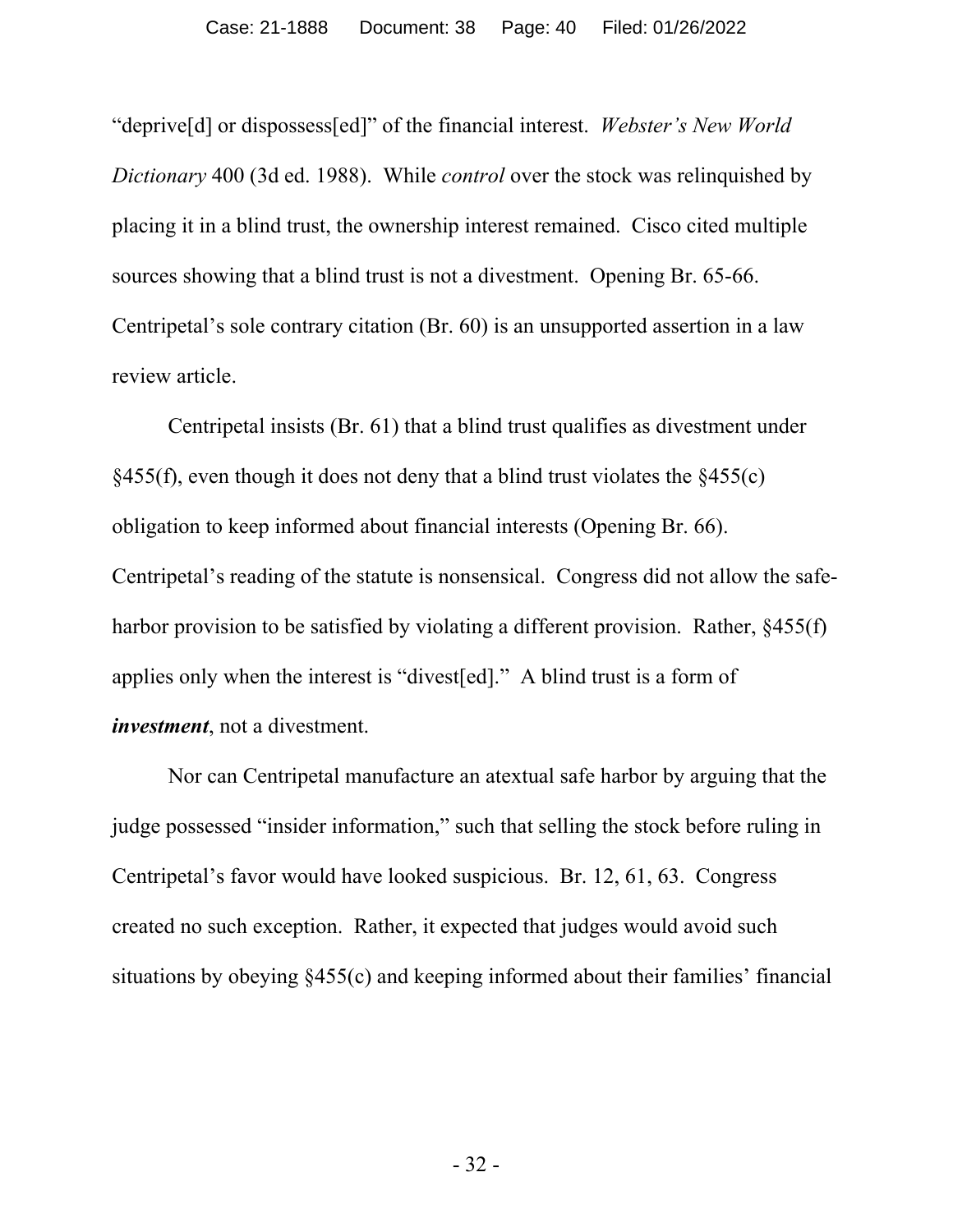interests, which the court failed to do. If circumstances make divestment undesirable or impossible, the statute mandates recusal. There is no other option.<sup>8</sup>

Centripetal tries to avoid vacatur by misstating the facts. Br. 62-63. This case is more extreme than *Shell Oil Co. v. United States*, 672 F.3d 1283 (Fed. Cir. 2012), where this Court vacated the judgment due to "the risk of injustice and risk of undermining the public's confidence in the judicial process" even though the judge discovered the disqualifying interest only as "he was entering final judgment" and immediately severed the party creating the conflict. *Id*. at 1286, 1294. Here, the judge discovered the financial interest when, by his account, he had not yet "decided 100 percent of" the case. Appx18580. He went on to write at least 30 more pages of the post-trial opinion, entered an initial judgment, received post-judgment briefing, issued a 49-page post-judgment opinion, and entered final judgment. And as described above (p. 31), he took no remedial action until after receiving Cisco's motion, and even then took insufficient action. Appx18574- 18595. These facts warrant vacatur even more than *Shell* did.

Centripetal's characterization of 100 shares as "*de minimis*" is irrelevant. Br. 62. Any interest, "however small," is disqualifying. 28 U.S.C.  $\frac{455(d)}{4}$ ;

<sup>8</sup> *Compare* Notice of Grounds for Judicial Disqualification, *Tec Sec, Inc. v. International Bus. Mach. Corp.*, No. 10-cv-00115-PTG-TCB (E.D. Va. Jan. 19, 2022) (ECF No. 1711) (spouse's stock ownership left "no option" but recusal).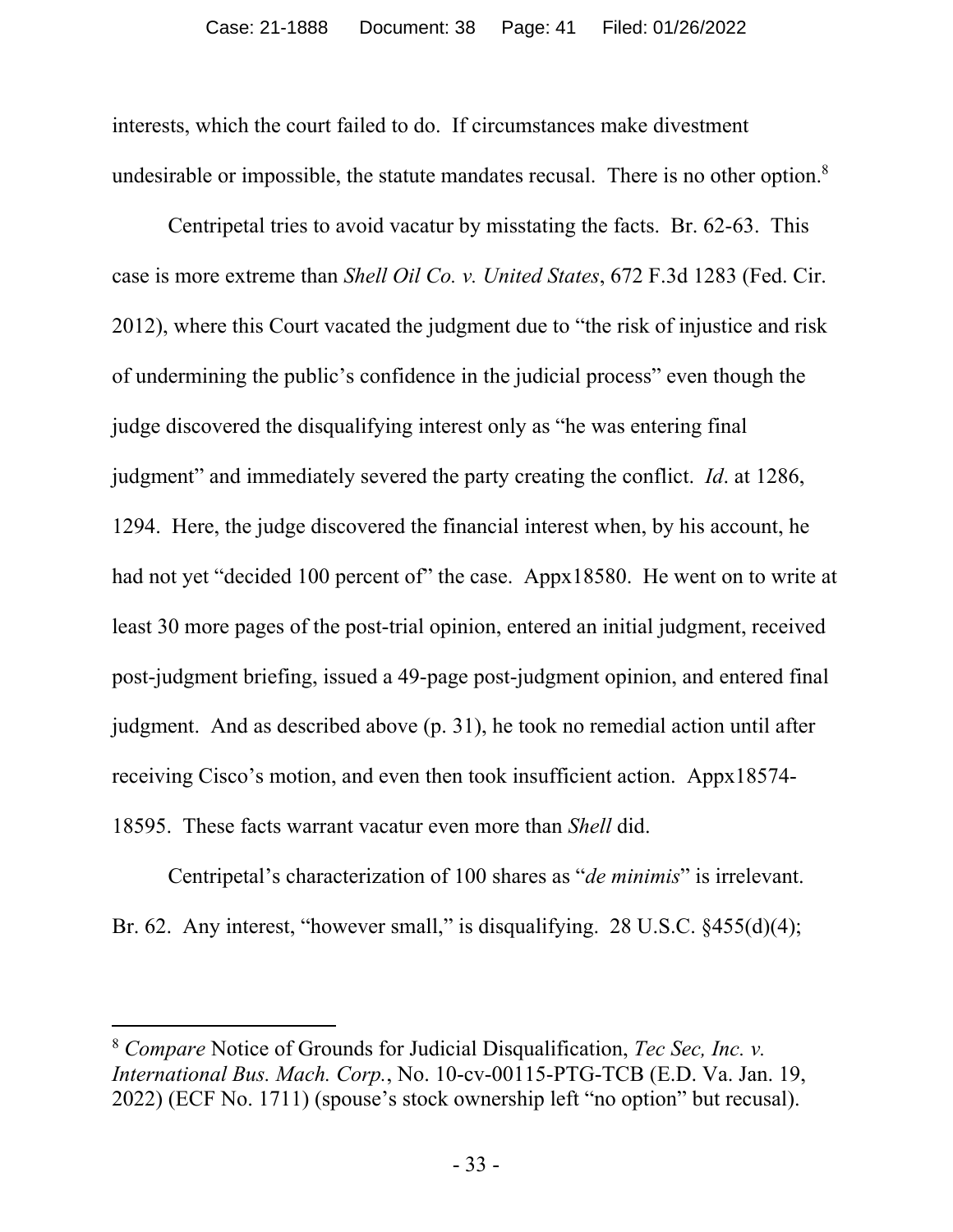*United States v. Stone*, 866 F.3d 219, 229 (4th Cir. 2017). The judge's refusal to

divest or recuse compels vacatur. *See* Chief Justice Roberts, 2021 Year-End

Report at 3-4 (stressing importance of "promoting a culture" of respecting ethics

rules, "because public trust is essential, not incidental, to [the judicial] function").

#### **CONCLUSION**

The judgment should be reversed or vacated and remanded.

Respectfully submitted,

THOMAS G. SAUNDERS HEATH A. BROOKS WILMER CUTLER PICKERING HALE AND DORR LLP 1875 Pennsylvania Avenue, NW Washington, DC 20006 (202) 663-6000

THOMAS G. SPRANKLING WILMER CUTLER PICKERING HALE AND DORR LLP 2600 El Camino Real, Suite 400 Palo Alto, CA 94306 (650) 858-6000

/s/ William F. Lee WILLIAM F. LEE MARK C. FLEMING ANNALEIGH E. CURTIS SOFIE C. BROOKS COURTNEY C. MERRILL WILMER CUTLER PICKERING HALE AND DORR LLP 60 State Street Boston, MA 02109 (617) 526-6000

L. NORWOOD JAMESON MATTHEW C. GAUDET DUANE MORRIS, LLP 1075 Peachtree Street, N.E., Suite 1700 Atlanta, Georgia 30309-3929 (404) 253-6900

*Attorneys for Defendant-Appellant Cisco Systems, Inc.*

January 26, 2022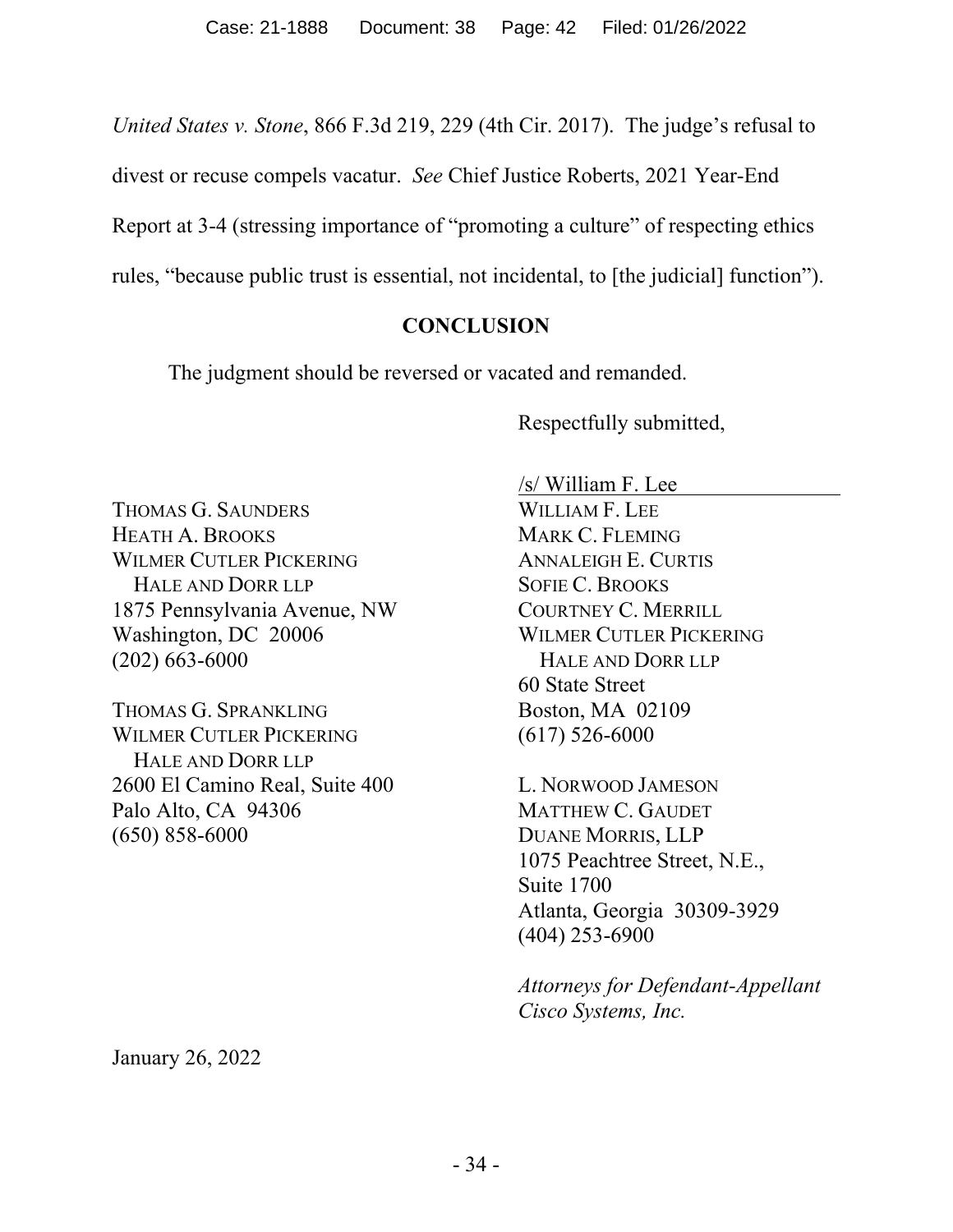### **CERTIFICATE OF SERVICE**

I hereby certify that, on this 26th day of January, 2022, I filed the foregoing Non-Confidential Reply Brief for Brief for Defendant-Appellant Cisco Systems, Inc. with the Clerk of the United States Court of Appeals for the Federal Circuit via the CM/ECF system, which will send notice of such filing to all registered CM/ECF users.

> /s/ William F. Lee WILLIAM F. LEE WILMER CUTLER PICKERING HALE AND DORR LLP 60 State Street Boston, MA 02109 (617) 526-6000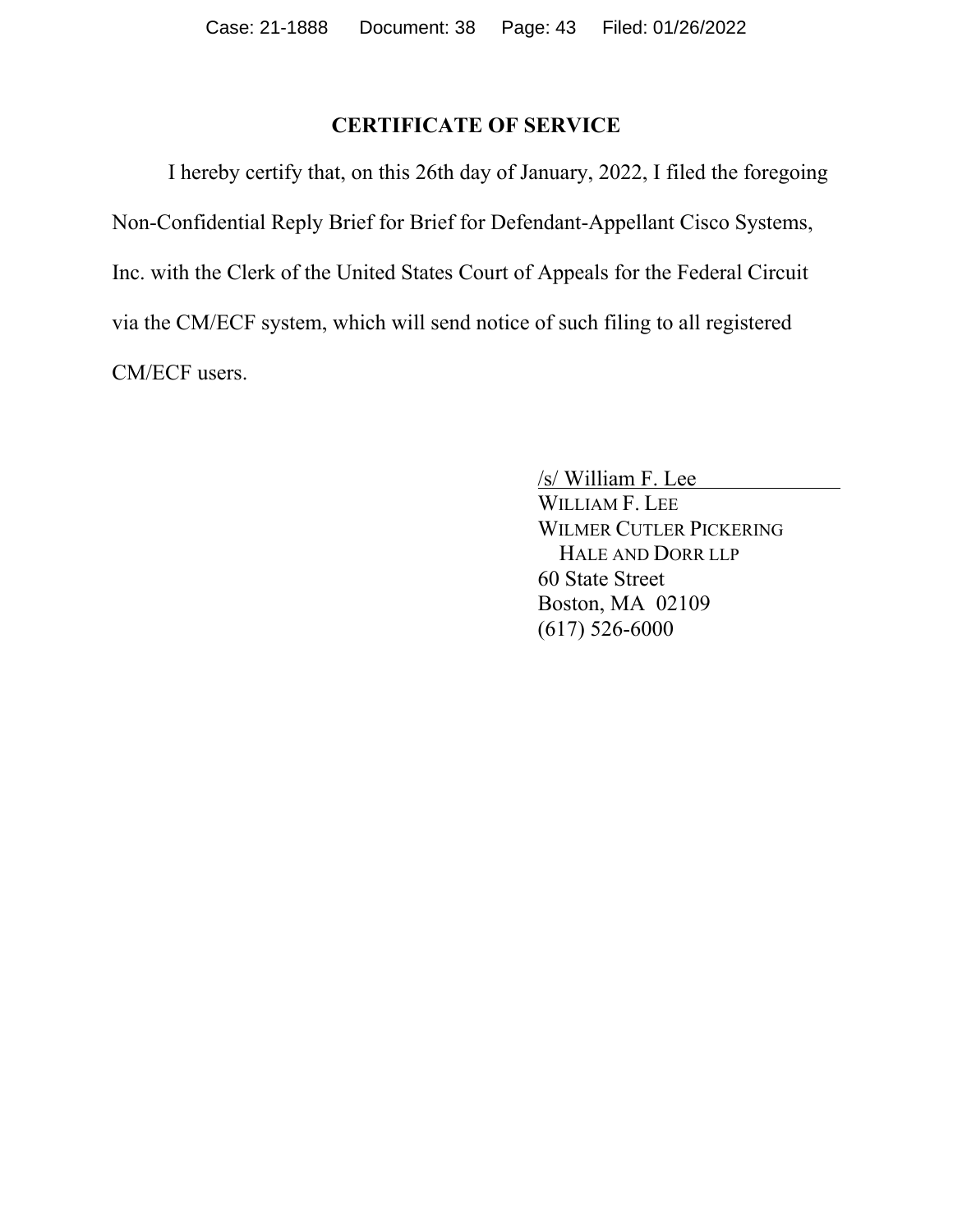## **CERTIFICATE OF CONFIDENTIAL MATERIAL**

The foregoing document contains 9 number of unique words (including numbers) marked confidential.



This number does not exceed the maximum of 15 words permitted by Fed. Cir. R. 25.1(d)(1)(A).

This number does not exceed the maximum of 50 words permitted by Fed. Cir. R. 25.1(d)(1)(B) for cases under 19 U.S.C. § 1516a or 28 U.S.C. § 1491(b).



This number exceeds the maximum permitted by Federal Circuit Rule  $25.1(d)(1)$ , and the filing is accompanied by a motion to waive the confidentiality requirements.

> /s/ William F. Lee WILLIAM F. LEE WILMER CUTLER PICKERING HALE AND DORR LLP 60 State Street Boston, MA 02109 (617) 526-6000

January 26, 2022